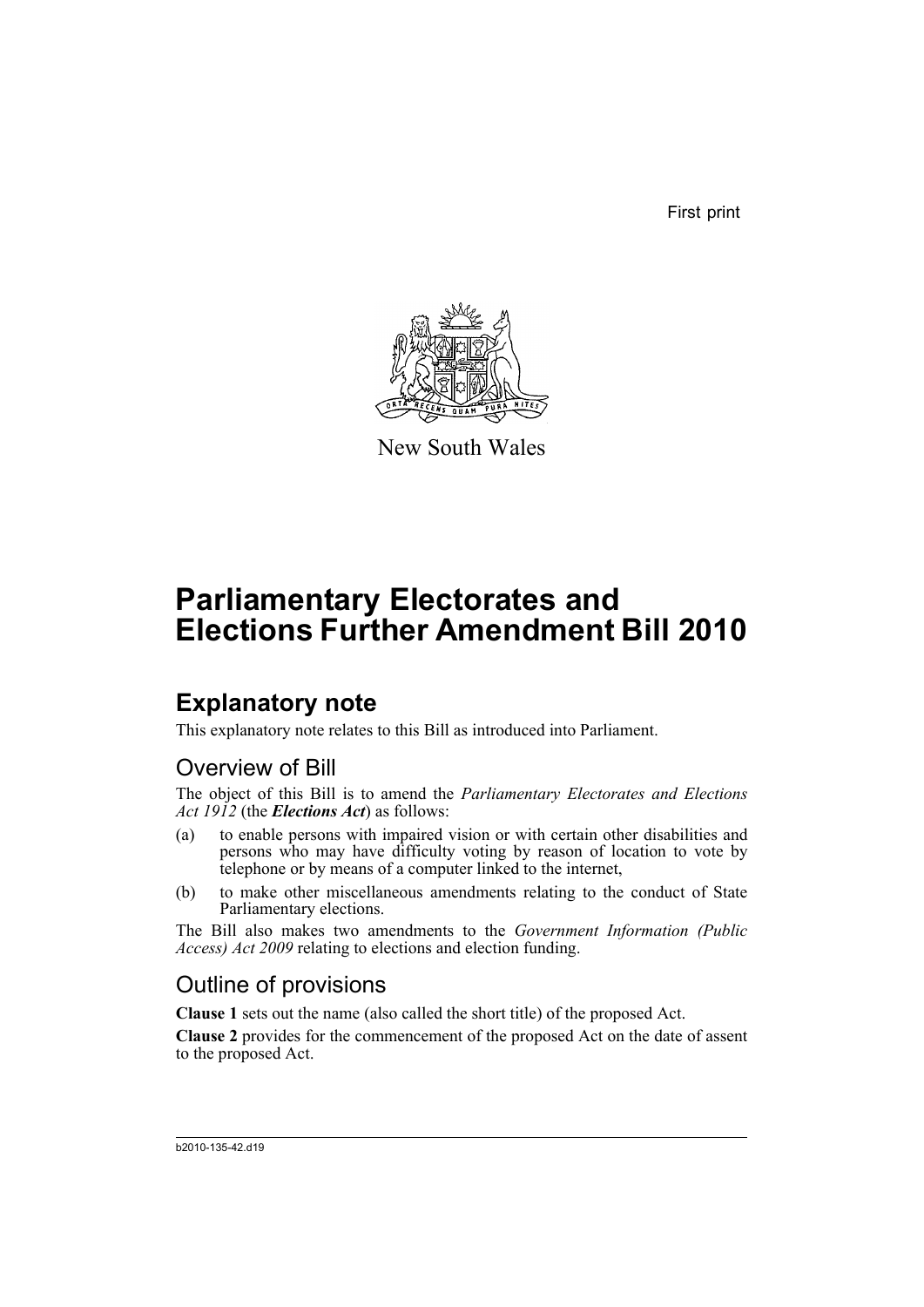Explanatory note

### **Schedule 1 Amendment of Parliamentary Electorates and Elections Act 1912 No 41 relating to technology assisted voting**

**Schedule 1** inserts proposed Division 12A (proposed sections 120AA–120AM) into Part 5 (Conduct of elections) of the Elections Act.

The proposed Division provides that the Electoral Commissioner will be able to approve procedures (*the approved procedures*) to enable eligible electors to vote at a State Parliamentary election by means of technology assisted voting, being a method of voting where the eligible elector votes by means of a networked electronic device, such as by using a computer linked to the internet or by using a telephone.

The *eligible electors* able to use this method are defined to be those electors who meet any of the following eligibility requirements:

- (a) the elector's vision is so impaired, or the elector is otherwise so physically incapacitated or so illiterate, that he or she is unable to vote without assistance,
- (b) the elector has a disability (within the meaning of the *Anti-Discrimination Act 1977*) and because of that disability he or she has difficulty voting at a polling place or is unable to vote without assistance,
- (c) the elector's real place of living is not within 20 kilometres, by the nearest practicable route, of a polling place,
- (d) the elector will not throughout the hours of polling on polling day be within New South Wales. (However, technology assisted voting will not be available for this class of electors until at least one year after the 2011 State Parliamentary elections.)

The Electoral Commissioner will also be able, by order published on the NSW legislation website, to set additional requirements for electors or any class of electors to be eligible for technology assisted voting. The regulations under the Elections Act will be able to exclude classes of electors from designation by the Electoral Commissioner.

The procedures approved by the Electoral Commissioner for technology assisted voting must provide:

- (a) for an eligible elector to register before voting by means of technology assisted voting, and
- (b) for the making of a record of each eligible elector who has voted by means of technology assisted voting, and
- (c) for the authentication of the eligible elector's vote, and
- (d) for the secrecy of the eligible elector's vote, and
- (e) that any vote cast in accordance with the approved procedures be securely transmitted to the Electoral Commissioner and securely stored by the Electoral Commissioner until printed, and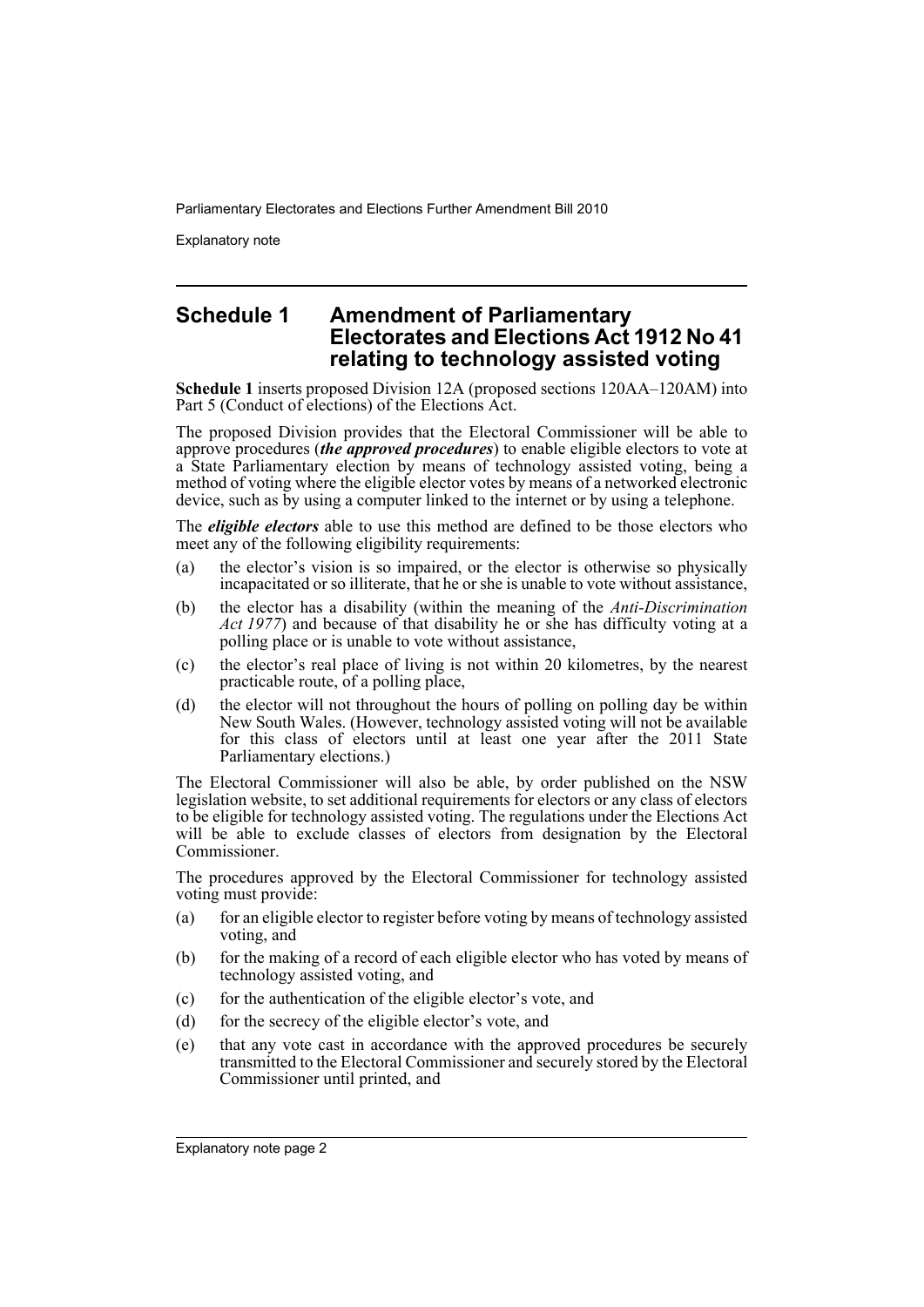Explanatory note

- (f) for the production of a printed ballot paper at the close of the poll, for the purposes of the scrutiny, for each vote transmitted to the Electoral Commissioner showing the vote cast by the eligible elector, and
- (g) for the bundling and sealing of those ballot papers in packages and the distribution of those sealed packages to the relevant returning officers.

The proposed Division also provides for the following:

- (a) the independent auditing, before and after each Assembly general election, of the information technology used under the approved procedures,
- (b) that scrutineers appointed by candidates may observe the production of the printed ballot papers and bundling and sealing of those ballot papers in accordance with the approved procedures and any other element of the technology assisted voting process that is approved by the Electoral Commissioner for scrutiny,
- (c) that votes cast by eligible electors and transmitted to the Electoral Commissioner in accordance with the approved procedures are to be counted with the postal votes for that election,
- (d) that it is an offence for any person who becomes aware of how an eligible elector, voting in accordance with the approved procedures, voted to disclose that information to any other person except in accordance with the approved procedures,
- (e) that it is an offence for a person to make any statement (whether orally, in writing or by means of electronic communication) that the person knows to be false or misleading in a material particular for the purposes of or in connection with making an application for registration for technology assisted voting or casting a vote by means of technology assisted voting,
- (f) that it is an offence for a person, without reasonable excuse, to destroy or interfere with any computer program, data file or electronic device used, or intended to be used, by the Electoral Commissioner for or in connection with technology assisted voting,
- (g) that approvals by the Electoral Commissioner for the purposes of the proposed Division must be in writing and published on the Commission's internet website,
- (h) that regulations may be made under the Elections Act that make provision for or with respect to enabling eligible electors to vote in elections by means of technology assisted voting,
- (i) that the Electoral Commissioner may determine that technology assisted voting is not to be used at a specified election,
- (j) the review of the performance of technology assisted voting at the 2011 State Parliamentary election and the investigation by the Electoral Commissioner of the extension of technology assisted voting to all electors outside the State and other electors for subsequent State Parliamentary elections.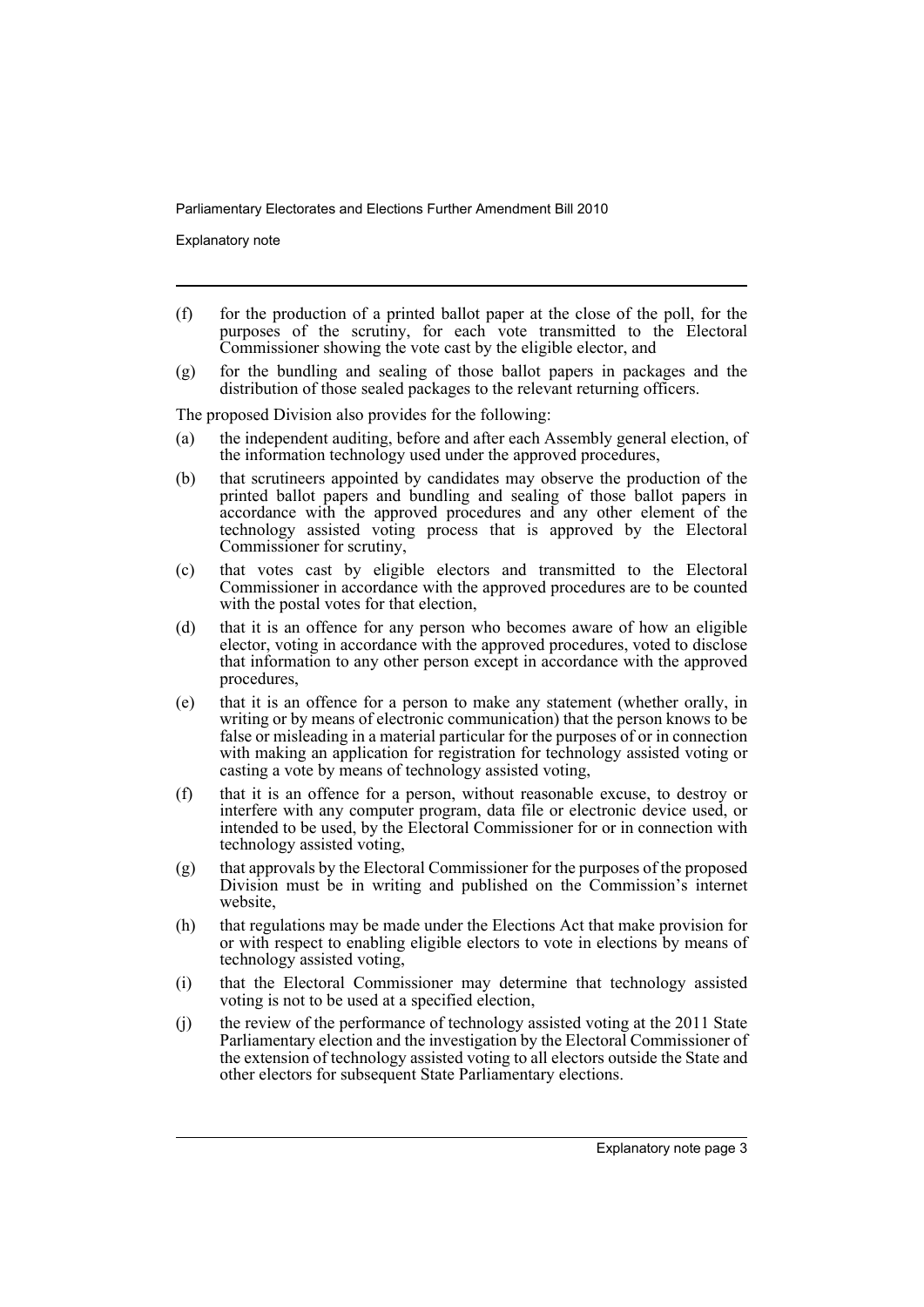Explanatory note

## **Schedule 2 Miscellaneous amendments to Parliamentary Electorates and Elections Act 1912 No 41**

**Schedule 2 [1]** provides that "approved forms" are electoral papers for the purposes of the Elections Act. As a consequence the following sections of the Elections Act will apply to approved forms:

- (a) section 176C (Signature to electoral paper),
- (b) section 176D (Untrue statements in forms),
- (c) section 176E (Witnessing electoral papers),
- (d) section 176F (Forging or uttering electoral papers).

See also the related amendment in **Schedule 2 [18]**.

**Schedule 2 [2]** provides that the Electoral Commissioner is not required to vote at any election of a member of the Legislative Assembly or any periodic Legislative Council election.

**Schedule 2 [3]** provides that a returning officer for an electoral district is ineligible to vote at any election of a member of the Legislative Assembly for that district.

**Schedule 2 [4]** amends various provisions of the Elections Act to provide that certain decisions are to be made public on the Electoral Commission's internet website rather than in the Gazette. Those decisions are as follows:

- (a) section 21AR—notice of any appointment or termination of an appointment of a returning officer,
- (b) section 84 (2)—the appointment or abolition of a polling place,
- (c) section 98 (3)—the appointment or abolition of a polling place outside the electoral district,
- (d) section 114P (6)—the appointment of places (within or outside the State) and the hours for pre-poll voting,
- (e) section 114ZN (2)—the declaration of institutions (such as convalescent homes, hospitals or similar institutions) for the purposes of declared institution pre-poll voting.

**Schedule 2 [5], [6] and [10]** make amendments, consistent with the *Commonwealth Electoral Act 1918* of the Commonwealth, to provide that 16 year olds may enrol under the Elections Act. Such persons may not vote until they attain 18 years of age.

**Schedule 2 [7]** repeals certain provisions of the Elections Act that provide that an elector is not entitled to vote at an election for a district unless the real place of living of the elector was, at some time within 3 months immediately preceding polling day for that election, within that district. It is noted that section  $22$  of the Elections Act provides that a person is not entitled to be enrolled for a district unless the person lives at an address in that district and the person has lived at that address for at least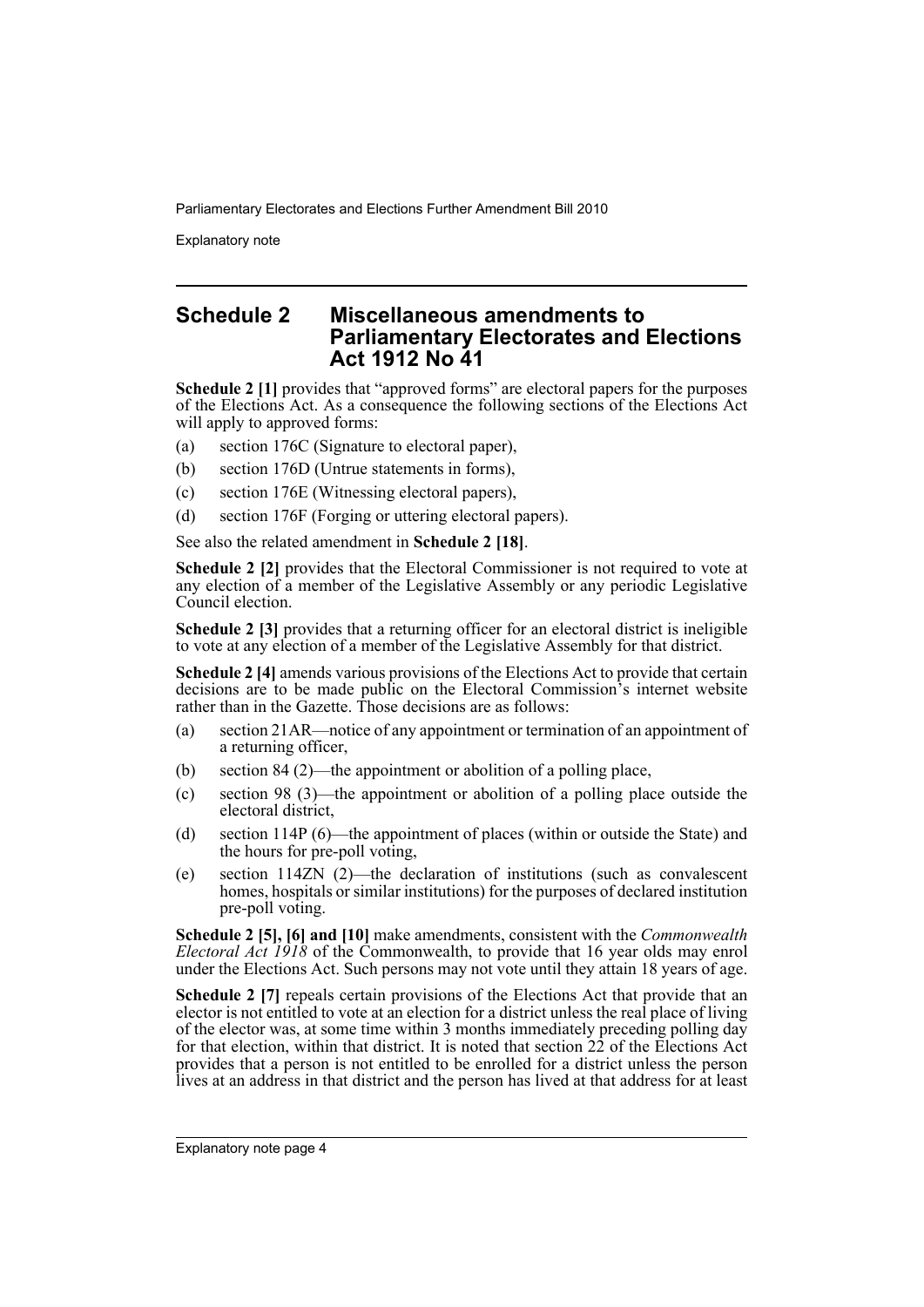Explanatory note

one month before the enrolment. **Schedule 2 [16] and [17]** make consequential amendments.

**Schedule 2 [8] and [9]** make amendments to enable the Electoral Commissioner to make changes to electoral rolls kept under the Elections Act as a consequence of any change to any roll kept by the Australian Electoral Commission under the *Commonwealth Electoral Act 1918* of the Commonwealth.

**Schedule 2 [11]** makes an amendment consequent on the enactment of proposed Division 12A (see Schedule 1). The amendment also makes law revisions to include references to Divisions 5A and 18 and remove a reference to repealed Division 3.

**Schedule 2 [12]** makes a law revision amendment.

**Schedule 2 [13] and [14]** make amendments to provide that the Electoral Commissioner may specify the manner in which the random order of names on ballot papers for Legislative Council elections is to be determined. The provisions currently assume a physical ballot with procedures to be prescribed by the regulations under the Elections Act. The methods that may be specified in the future may include determination by electronic means. **Schedule 2 [15]** makes a consequential amendment.

**Schedule 2 [18]** amends various provisions of the Elections Act to enable the Electoral Commissioner to approve forms for the purposes of that Act rather than requiring those forms be prescribed by the regulations under that Act. **Schedule 2 [22]** makes a consequential amendment.

**Schedule 2 [19]** makes an amendment to enable an elector to cast certain provisional pre-poll votes when voting at a pre-poll voting place outside the elector's district.

**Schedule 2 [20]** enables the Electoral Commissioner to determine that various provisions of the Elections Act that enable a person to simultaneously enrol and vote do not apply at specified pre-poll voting places outside New South Wales.

**Schedule 2 [21]** makes an amendment to enable an elector, when voting at a declared institution within the elector's district, to cast a provisional vote on the ground that the elector claims that the elector's name was wrongly omitted from the roll.

**Schedule 2 [23]** makes an amendment to enable an elector to cast certain provisional votes (not being provisional votes that enable a person to simultaneously enrol for the first time and vote or transfer enrolment and vote) when voting at a declared institution outside the elector's district. The amendment also inserts a provision to make it clear that the votes of persons voting at declared institutions outside the electors' districts are to be treated as absent votes for the purposes of the scrutiny.

**Schedule 2 [24]** renames "electoral information" in section 138 of the Elections Act as "election information" to prevent confusion with the term used in section 46 of that Act.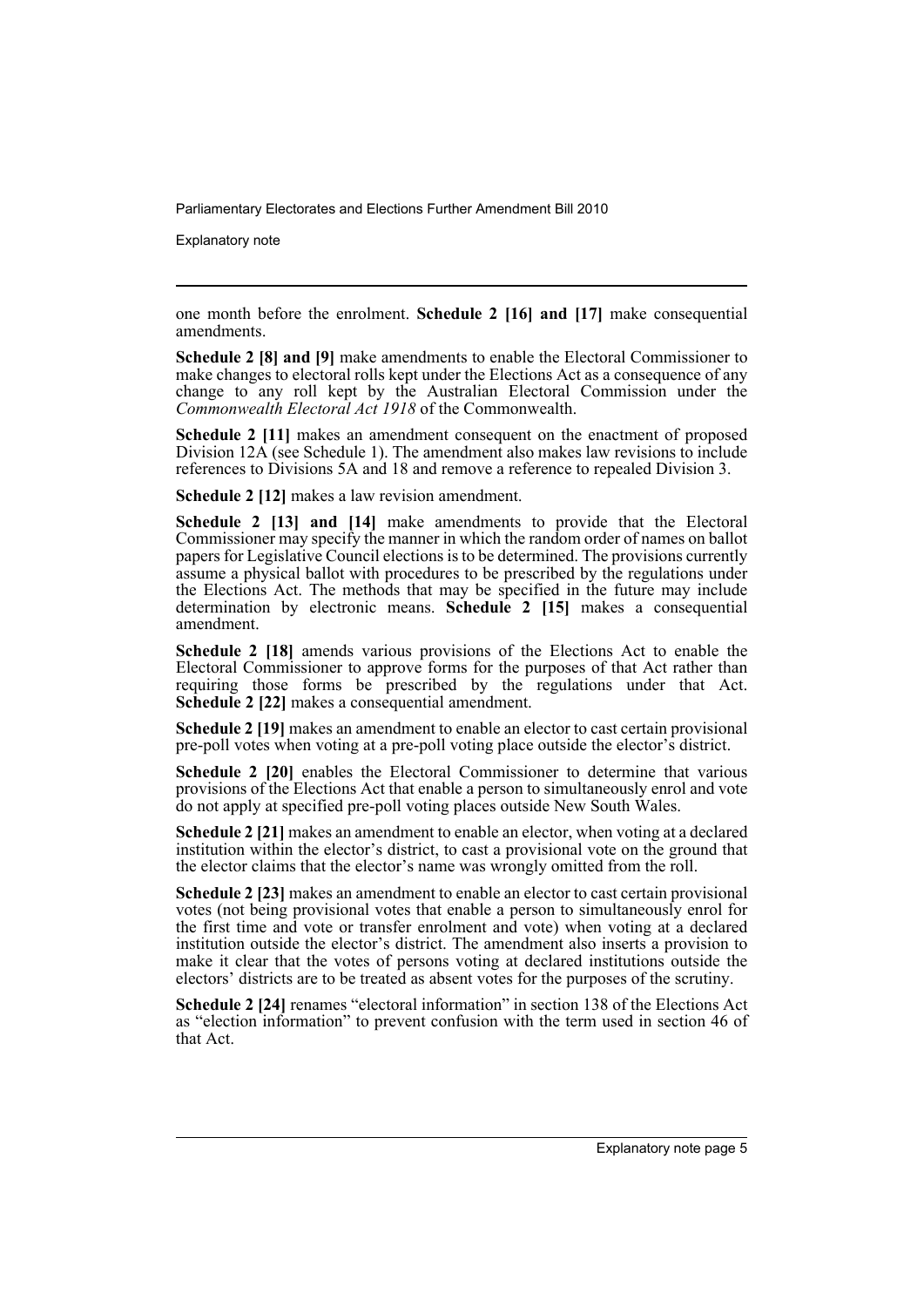Explanatory note

**Schedule 2 [25] and [26]** make amendments to Schedules 4 and 4A to the Elections Act to change the words of instructions contained in the sample ballot papers set out in those Schedules.

**Schedule 2 [27]** enables regulations of a savings or transitional nature consequent on the enactment of the proposed Act to be made.

### **Schedule 3 Amendment of Government Information (Public Access) Act 2009 No 52**

**Schedule 3 [1]** amends Schedule 1 to the *Government Information (Public Access) Act 2009* to provide that it is to be conclusively presumed for the purposes of that Act that there is an overriding public interest against disclosure of information the disclosure of which is prohibited by any of the following sections of the Elections Act:

- (a) 120AG (Secrecy relating to technology assisted voting)—that prohibits the disclosure of information of how electors voted using technology assisted voting and prohibits the disclosure of the source code and other software that relates to such voting,
- (b) 135 (Violation of secrecy by officers)—that prohibits the disclosure by election officials and scrutineers of information of how electors voted,
- (c) 154AE (Votes from Antarctica not to be disclosed)—that prohibits the disclosure of information of how an elector voted under the special provisions relating to Antarctic voters.

**Schedule 3 [2]** amends Schedule 2 to the *Government Information (Public Access) Act 2009* to provide that information relating to the investigative or prosecuting functions of the Election Funding Authority is "excluded information" for the purpose of that Act. Section 43 of that Act prevents an access application from being made to an agency for excluded information of the agency. Also, Schedule 1 to that Act provides that it is to be conclusively presumed that there is an overriding public interest against disclosure of excluded information.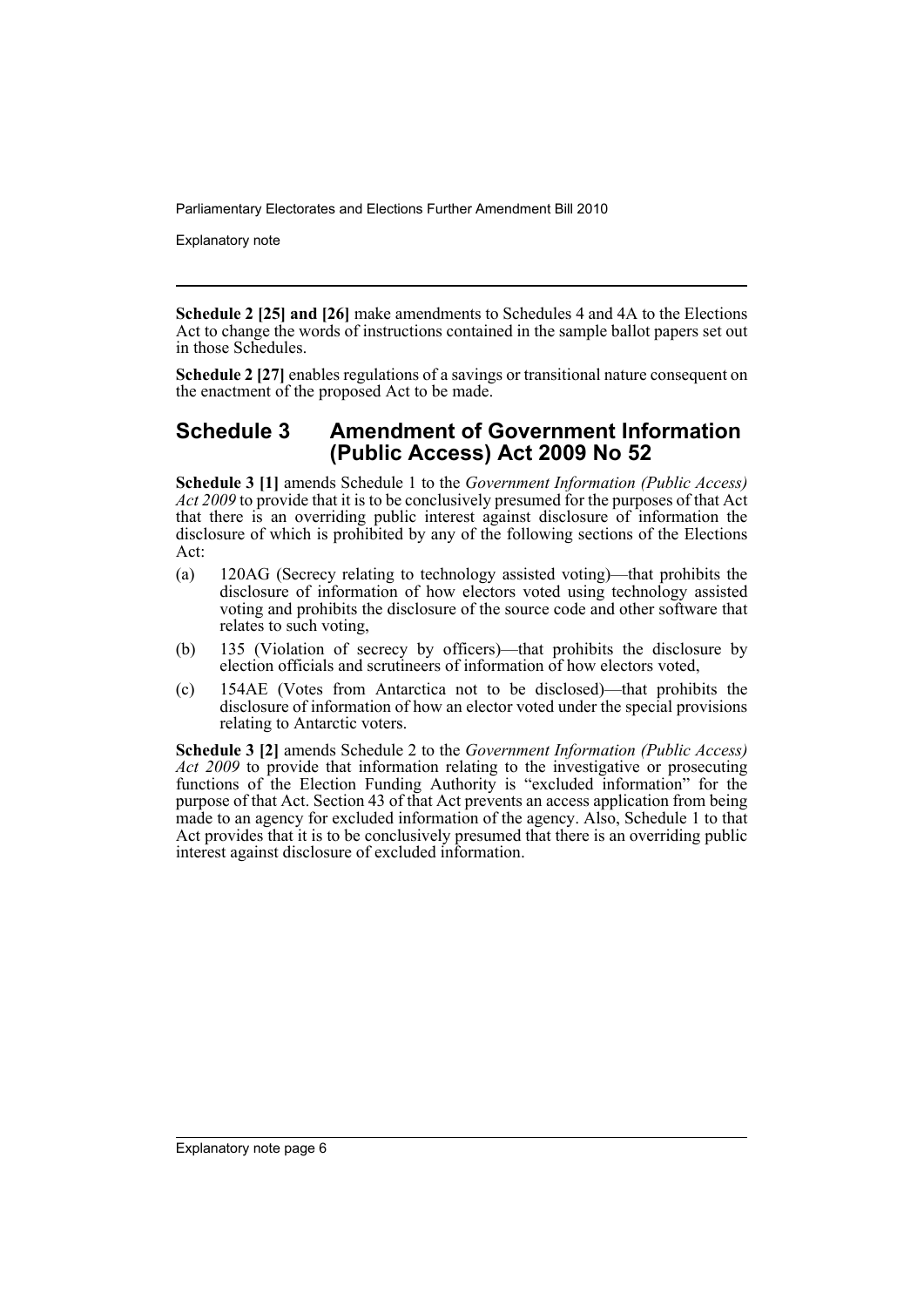First print



New South Wales

# **Parliamentary Electorates and Elections Further Amendment Bill 2010**

## **Contents**

|            |                                                                                                               | Page          |
|------------|---------------------------------------------------------------------------------------------------------------|---------------|
|            | Name of Act                                                                                                   | 2             |
| 2          | Commencement                                                                                                  | $\mathcal{P}$ |
| Schedule 1 | Amendment of Parliamentary Electorates and Elections<br>Act 1912 No 41 relating to technology assisted voting | 3             |
| Schedule 2 | Miscellaneous amendments to Parliamentary<br>Electorates and Elections Act 1912 No 41                         | 9             |
| Schedule 3 | Amendment of Government Information<br>(Public Access) Act 2009 No 52                                         | 16            |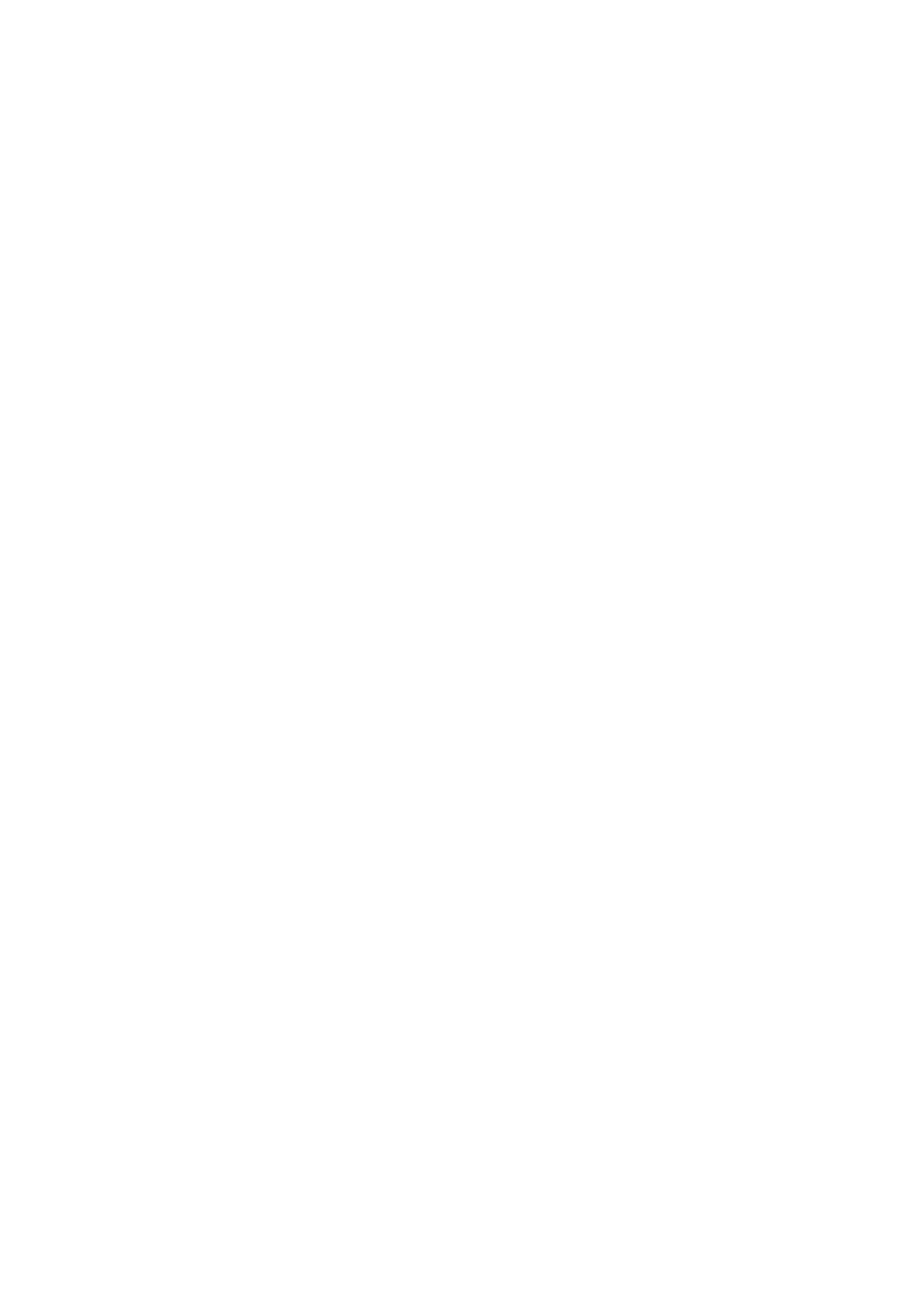

New South Wales

# **Parliamentary Electorates and Elections Further Amendment Bill 2010**

No , 2010

## **A Bill for**

An Act to amend the *Parliamentary Electorates and Elections Act 1912* to make provision for technology assisted voting for persons with impaired vision or with certain other disabilities and for persons unable to vote by reason of location, to make further provision regarding the conduct of elections; and for other purposes.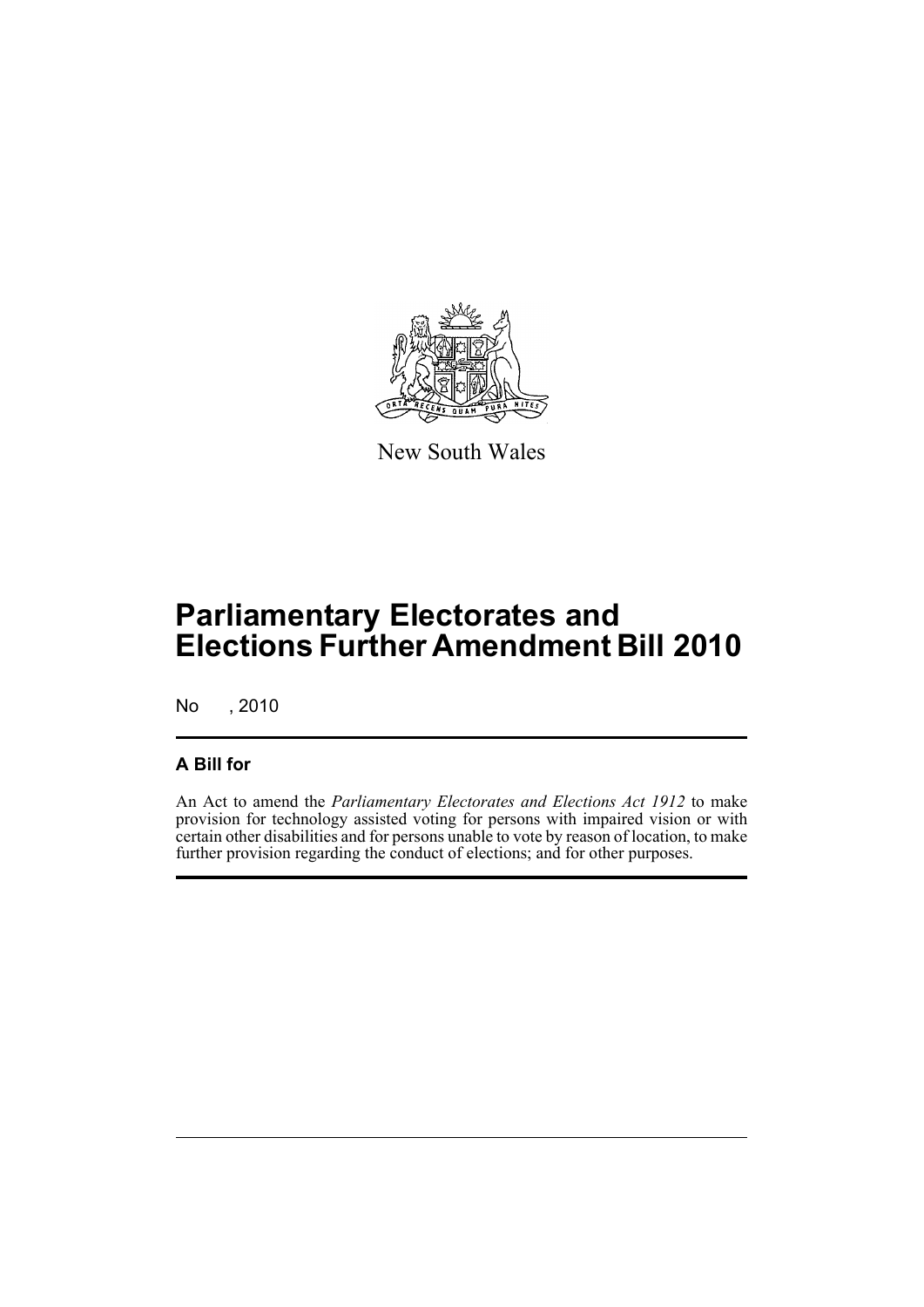<span id="page-9-1"></span><span id="page-9-0"></span>

|   | The Legislature of New South Wales enacts:                                                    |                     |
|---|-----------------------------------------------------------------------------------------------|---------------------|
| 1 | Name of Act                                                                                   | $\mathcal{P}$       |
|   | This Act is the <i>Parliamentary Electorates and Elections Further</i><br>Amendment Act 2010. | 3<br>$\overline{4}$ |
|   | Commencement                                                                                  | 5                   |
|   | This Act commences on the date of assent to this Act.                                         | 6                   |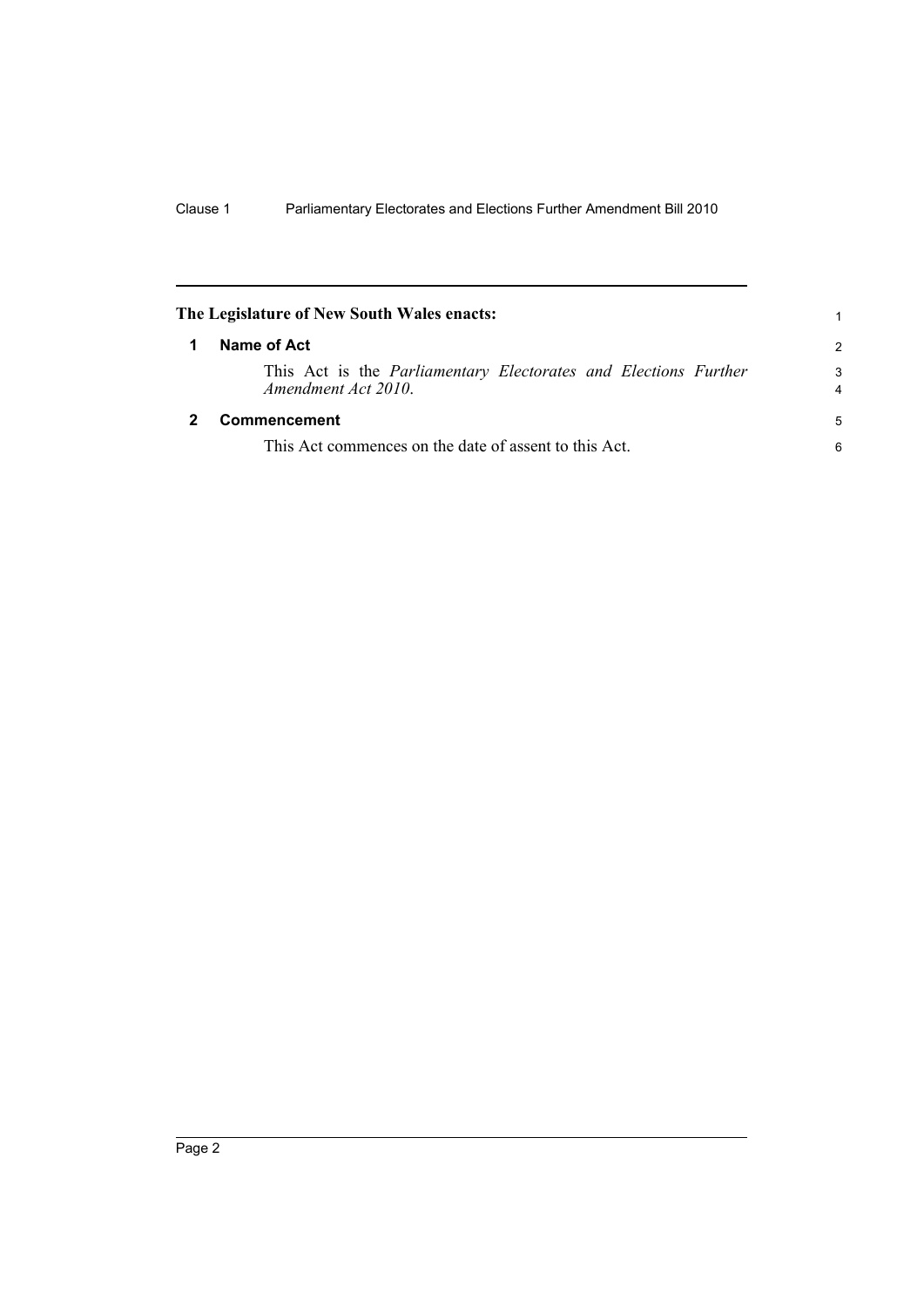Amendment of Parliamentary Electorates and Elections Act 1912 No 41 relating to technology assisted voting Schedule 1

### <span id="page-10-0"></span>**Schedule 1 Amendment of Parliamentary Electorates and Elections Act 1912 No 41 relating to technology assisted voting**

#### **Part 5, Division 12A**

Insert after Division 12 of Part 5:

#### **Division 12A Technology assisted voting**

#### **120AA Definitions**

In this Division:

*approved procedures* means the procedures approved under section 120AC.

*eligible elector*—see section 120AB.

*technology assisted voting* means a method of voting where an eligible elector votes by means of a networked electronic device, such as by a telephone or by a computer linked to the internet.

#### **120AB Meaning of "eligible elector"**

- (1) For the purposes of this Division, an *eligible elector* means an elector who meets any of the following eligibility requirements (and any additional eligibility requirements under subsection  $(2)$ :
	- (a) the elector's vision is so impaired, or the elector is otherwise so physically incapacitated or so illiterate, that he or she is unable to vote without assistance,
	- (b) the elector has a disability (within the meaning of the *Anti-Discrimination Act 1977*) and because of that disability he or she has difficulty voting at a polling place or is unable to vote without assistance,
	- (c) the elector's real place of living is not within 20 kilometres, by the nearest practicable route, of a polling place,
	- (d) the elector will not throughout the hours of polling on polling day be within New South Wales.
- (2) The Electoral Commissioner may, by order published on the NSW legislation website, set additional requirements for electors or any class of electors to be eligible for technology assisted voting.

1 2 3

4 5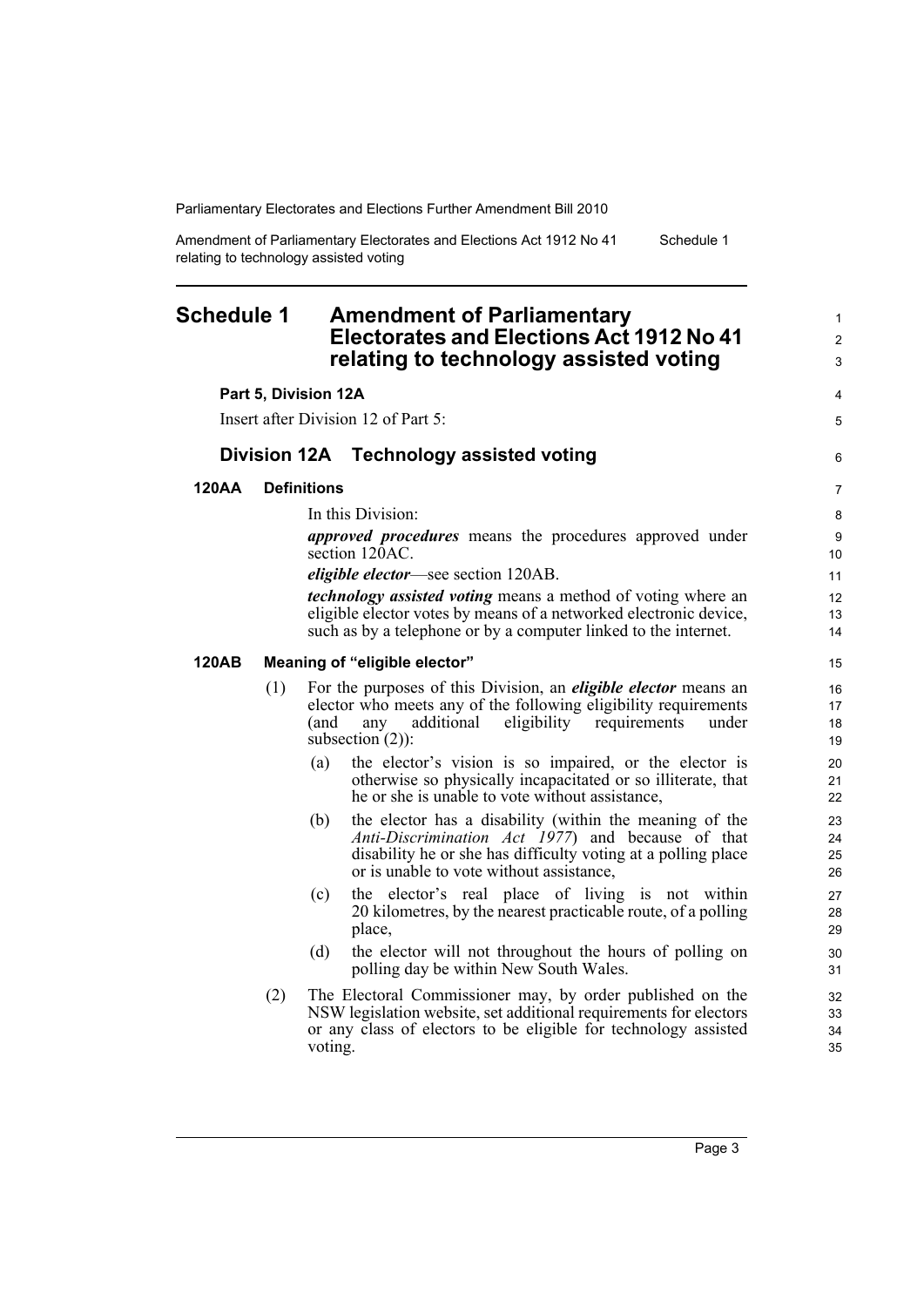- Schedule 1 Amendment of Parliamentary Electorates and Elections Act 1912 No 41 relating to technology assisted voting
	- (3) The regulations can limit the classes of electors who may be eligible for technology assisted voting.

(4) Subsection (1) (d) does not have effect until a regulation declares that the paragraph is operational. Such a regulation may not be made before 26 March 2012.

#### **120AC Electoral Commissioner to approve procedures for technology assisted voting**

- (1) The Electoral Commissioner may approve procedures to facilitate voting by eligible electors at an election by means of technology assisted voting.
- (2) The approved procedures must provide:
	- (a) for an eligible elector to register before voting by means of technology assisted voting, and
	- (b) for the making of a record of each eligible elector who has voted by means of technology assisted voting, and
	- (c) for the authentication of the eligible elector's vote, and
	- (d) for the secrecy of the eligible elector's vote, and
	- (e) that any vote cast in accordance with the approved procedures be securely transmitted to the Electoral Commissioner and securely stored by the Electoral Commissioner until printed, and
	- (f) for the production of a printed ballot paper at the close of the poll, for the purposes of the scrutiny, for each vote transmitted to the Electoral Commissioner showing the vote cast by the eligible elector, and
	- (g) for the bundling of those ballot papers according to the electoral district of the eligible elector (separating Assembly and Council ballot papers into different bundles), the sealing of the bundled ballot papers in packages and the distribution of:
		- (i) the sealed packages of Assembly ballot papers to the relevant returning officers for each of those districts, and
		- (ii) the sealed packages of Council ballot papers to the Electoral Commissioner.
- (3) A printed ballot paper produced in accordance with the approved procedures does not need to be in or to the effect of the form prescribed in Schedule 4 or 4A (as the case requires), or be of the same size or format as the ballot papers printed in accordance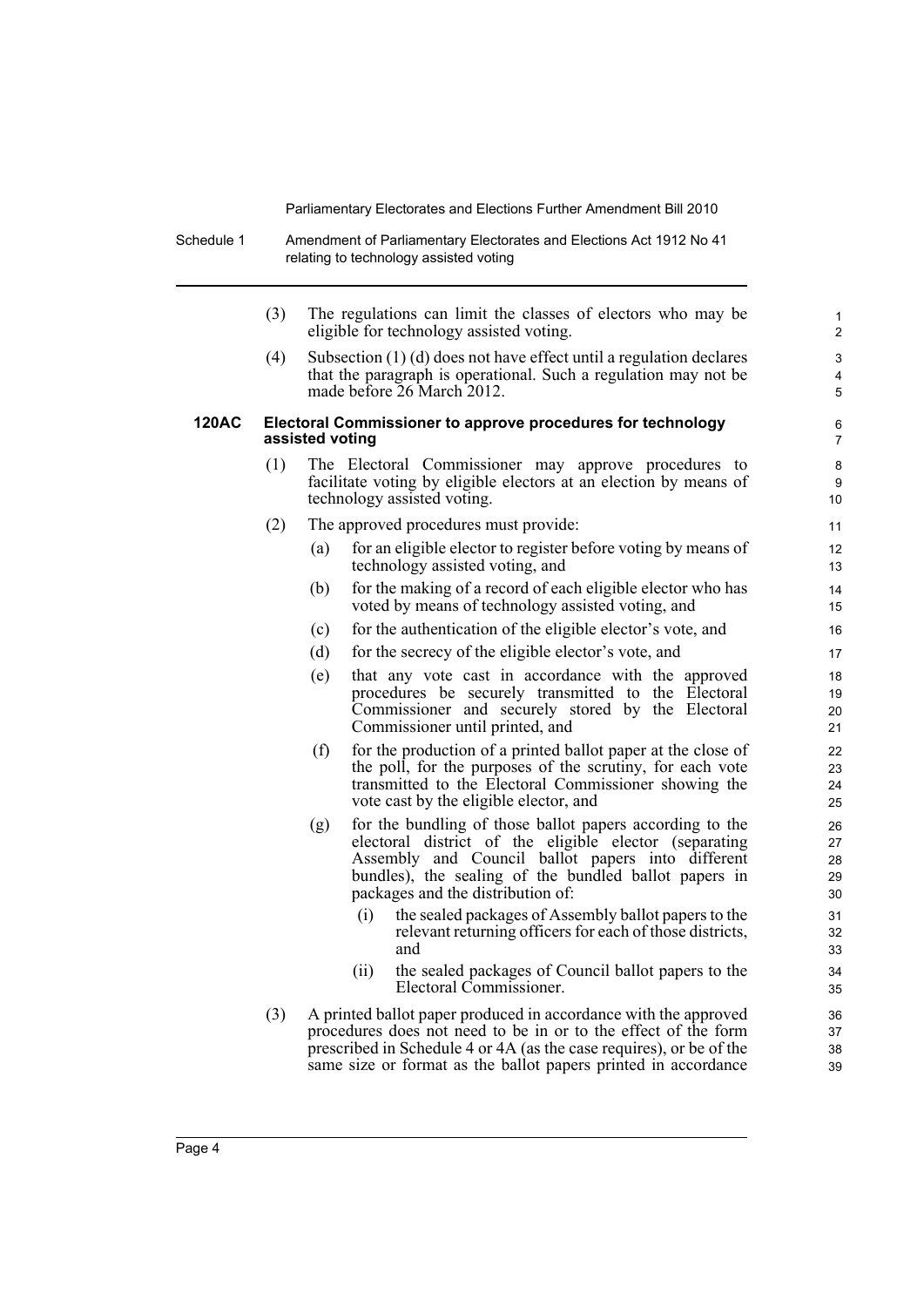Amendment of Parliamentary Electorates and Elections Act 1912 No 41 relating to technology assisted voting Schedule 1

> with section 83 or 83B, so long as the vote cast by the eligible elector can be accurately determined.

- (4) The Electoral Commissioner may approve procedures under this section only if the Electoral Commissioner is satisfied that a class of electors, who in other circumstances would be unable to vote or would have difficulty voting, would benefit from the approval of the procedures.
- (5) The only limit on the power of the Electoral Commissioner to approve procedures under this section is that the pre-condition for approval set out in subsection (4) is met.
- (6) The approval of procedures under this section cannot be challenged, reviewed or called into question in proceedings before any court or tribunal except on the grounds that the approval exceeds the jurisdictional limit specified by subsection (5) for the approval of such procedures.

#### **120AD Independent auditing of technology assisted voting**

- (1) The Electoral Commissioner is to engage an independent person (the *independent auditor*) to conduct audits of the information technology used under the approved procedures.
- (2) Audits under this section are to be conducted and the results of those audits are to be provided to the Electoral Commissioner:
	- (a) at least 7 days before voting commences in each Assembly general election at which technology assisted voting is to be available, and
	- (b) within 60 days after the return of the writs for each Assembly general election at which technology assisted voting was available.
- (3) Without limiting the content of the audit, the independent auditor is to determine whether test votes cast in accordance with the approved procedures were accurately reflected in the corresponding test ballot papers produced under those procedures.
- (4) The independent auditor may make recommendations to the Electoral Commissioner to reduce or eliminate any risks that could affect the security, accuracy or secrecy of voting in accordance with the approved procedures.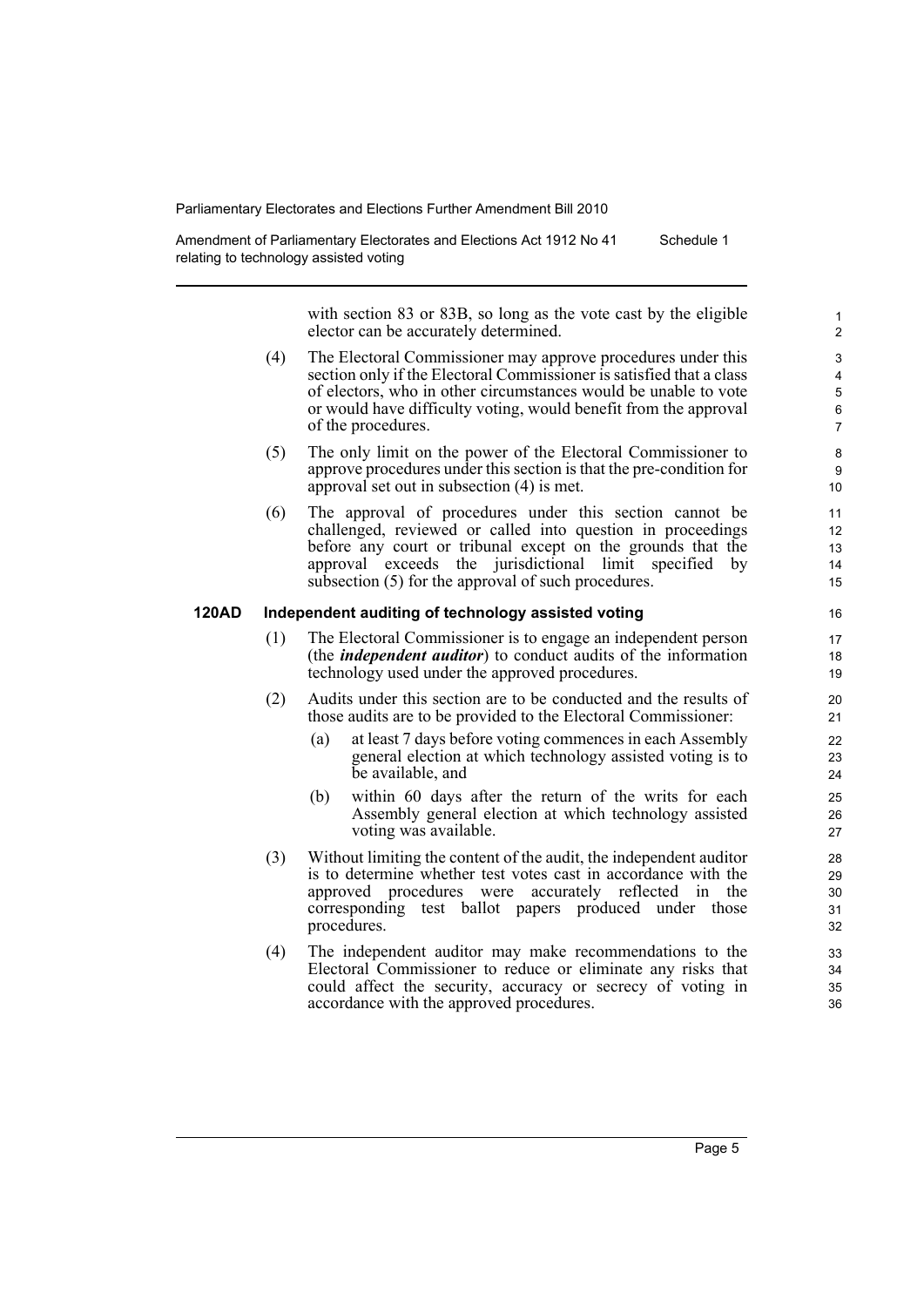Schedule 1 Amendment of Parliamentary Electorates and Elections Act 1912 No 41 relating to technology assisted voting

#### **120AE Scrutineers**

A candidate may appoint a scrutineer to observe:

(a) any production of the printed ballot papers and bundling and sealing of those ballot papers in accordance with the approved procedures, and

(b) any other element of the technology assisted voting process that is approved by the Electoral Commissioner for the purposes of this section.

#### **120AF Technology assisted votes to be counted with postal votes**

Any vote cast by an eligible elector and transmitted to the Electoral Commissioner in accordance with the approved procedures is to be counted with the postal votes for that election.

#### **120AG Secrecy relating to technology assisted voting**

(1) Any person who becomes aware of how an eligible elector, voting in accordance with the approved procedures, voted is not to disclose that information to any other person except in accordance with the approved procedures.

Maximum penalty: 5 penalty units, or imprisonment for a term not exceeding 6 months, or both.

(2) A person must not disclose to any other person any source code or other computer software that relates to technology assisted voting under the approved procedures, except in accordance with the approved procedures or in accordance with any arrangement entered into by the person with the Electoral Commissioner.

Maximum penalty: 5 penalty units, or imprisonment for a term not exceeding 6 months, or both.

#### **120AH False and misleading statements**

A person who makes any statement (whether orally, in writing or by means of electronic communication) that the person knows to be false or misleading in a material particular for the purposes of or in connection with either of the following is guilty of an offence:

- (a) making an application for registration for technology assisted voting,
- (b) casting a vote by means of technology assisted voting.

Maximum penalty: 100 penalty units, or imprisonment for a term not exceeding 2 years, or both.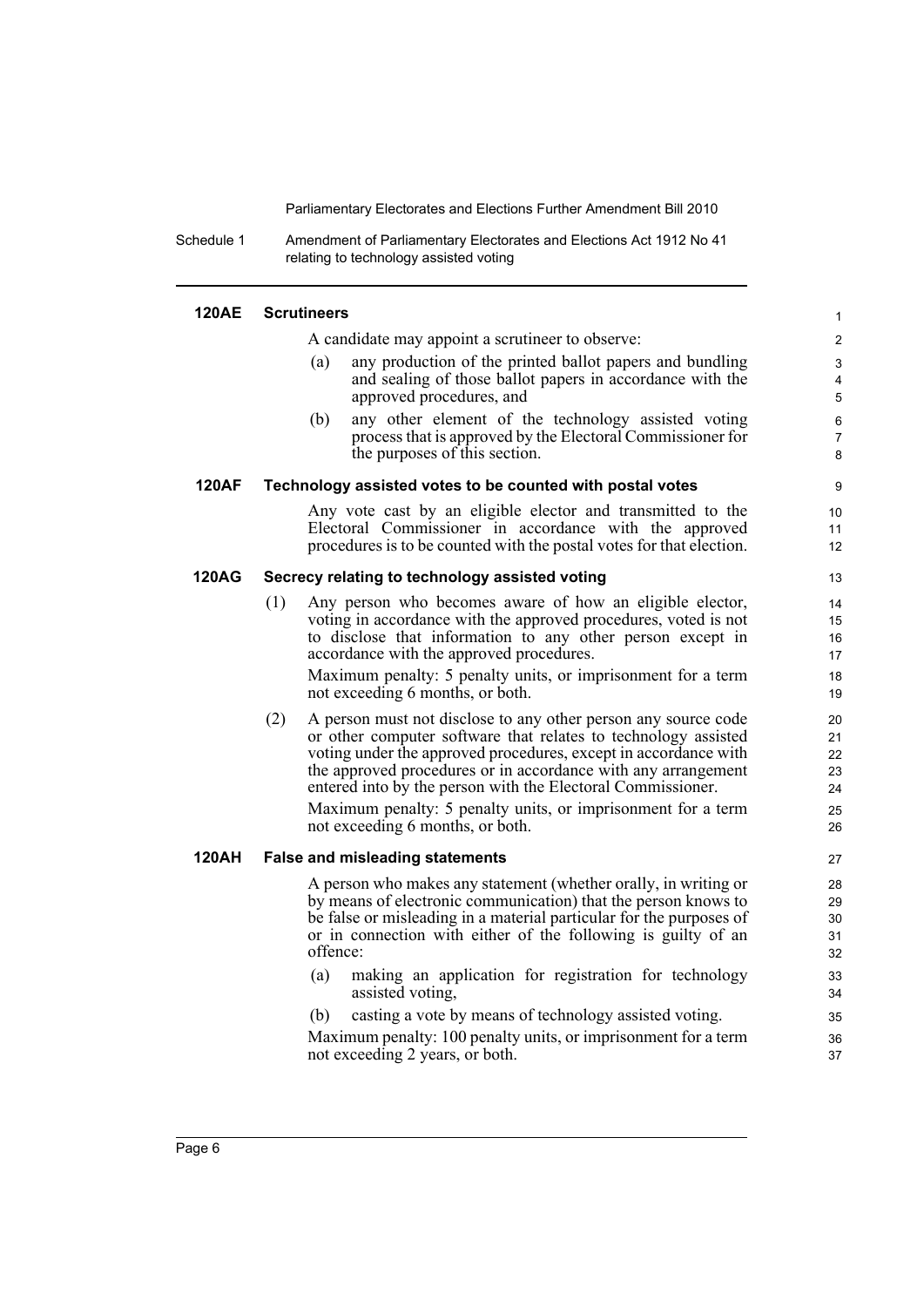Amendment of Parliamentary Electorates and Elections Act 1912 No 41 relating to technology assisted voting Schedule 1

| 120AI        |     | Protection of computer hardware and software                                                                                                                                                                                                                                                                                                                    | $\mathbf{1}$                                                    |
|--------------|-----|-----------------------------------------------------------------------------------------------------------------------------------------------------------------------------------------------------------------------------------------------------------------------------------------------------------------------------------------------------------------|-----------------------------------------------------------------|
|              |     | A person must not, without reasonable excuse, destroy or<br>interfere with any computer program, data file or electronic<br>device used, or intended to be used, by the Electoral<br>Commissioner for or in connection with technology assisted<br>voting.<br>Maximum penalty: 100 penalty units, or imprisonment for a term<br>not exceeding 3 years, or both. | 2<br>$\mathsf 3$<br>$\overline{\mathbf{4}}$<br>5<br>6<br>7<br>8 |
| <b>120AJ</b> |     | Approvals to be published on the internet                                                                                                                                                                                                                                                                                                                       | 9                                                               |
|              |     | An approval by the Electoral Commissioner for the purposes of<br>this Division must be:<br>(a)<br>in writing, and                                                                                                                                                                                                                                               | 10<br>11<br>12                                                  |
|              |     | (b)<br>published on the Commission's internet website.                                                                                                                                                                                                                                                                                                          | 13                                                              |
| 120AK        |     | Regulations relating to technology assisted voting                                                                                                                                                                                                                                                                                                              | 14                                                              |
|              | (1) | The regulations may make provision for or with respect to voting<br>by eligible electors by means of technology assisted voting.                                                                                                                                                                                                                                | 15<br>16                                                        |
|              | (2) | Without limiting subsection (1), the regulations may make<br>provision for or with respect to the following:                                                                                                                                                                                                                                                    | 17<br>18                                                        |
|              |     | the technology assisted voting method or methods that<br>(a)<br>may be authorised under approved procedures,                                                                                                                                                                                                                                                    | 19<br>20                                                        |
|              |     | the period during which voting by eligible electors using<br>(b)<br>technology assisted voting is permitted (including a period<br>before polling day),                                                                                                                                                                                                         | 21<br>22<br>23                                                  |
|              |     | the appointment by the Electoral Commissioner of officers<br>(c)<br>to facilitate voting by means of technology assisted voting,                                                                                                                                                                                                                                | 24<br>25                                                        |
|              |     | the independent auditing of the secrecy and authenticity of<br>(d)<br>voting by means of technology assisted voting at any<br>election.                                                                                                                                                                                                                         | 26<br>27<br>28                                                  |
|              | (3) | The regulations may provide that technology assisted voting is<br>not to be used at a specified election.                                                                                                                                                                                                                                                       | 29<br>30                                                        |
|              | (4) | For the avoidance of doubt, neither this section nor any<br>regulations made under this section prevent approved procedures<br>dealing with matters referred to in this section.                                                                                                                                                                                | 31<br>32<br>33                                                  |
|              | (5) | However, if a provision of a regulation made under this section is<br>inconsistent with an approved procedure, the provision of the<br>regulation prevails to the extent of the inconsistency.                                                                                                                                                                  | 34<br>35<br>36                                                  |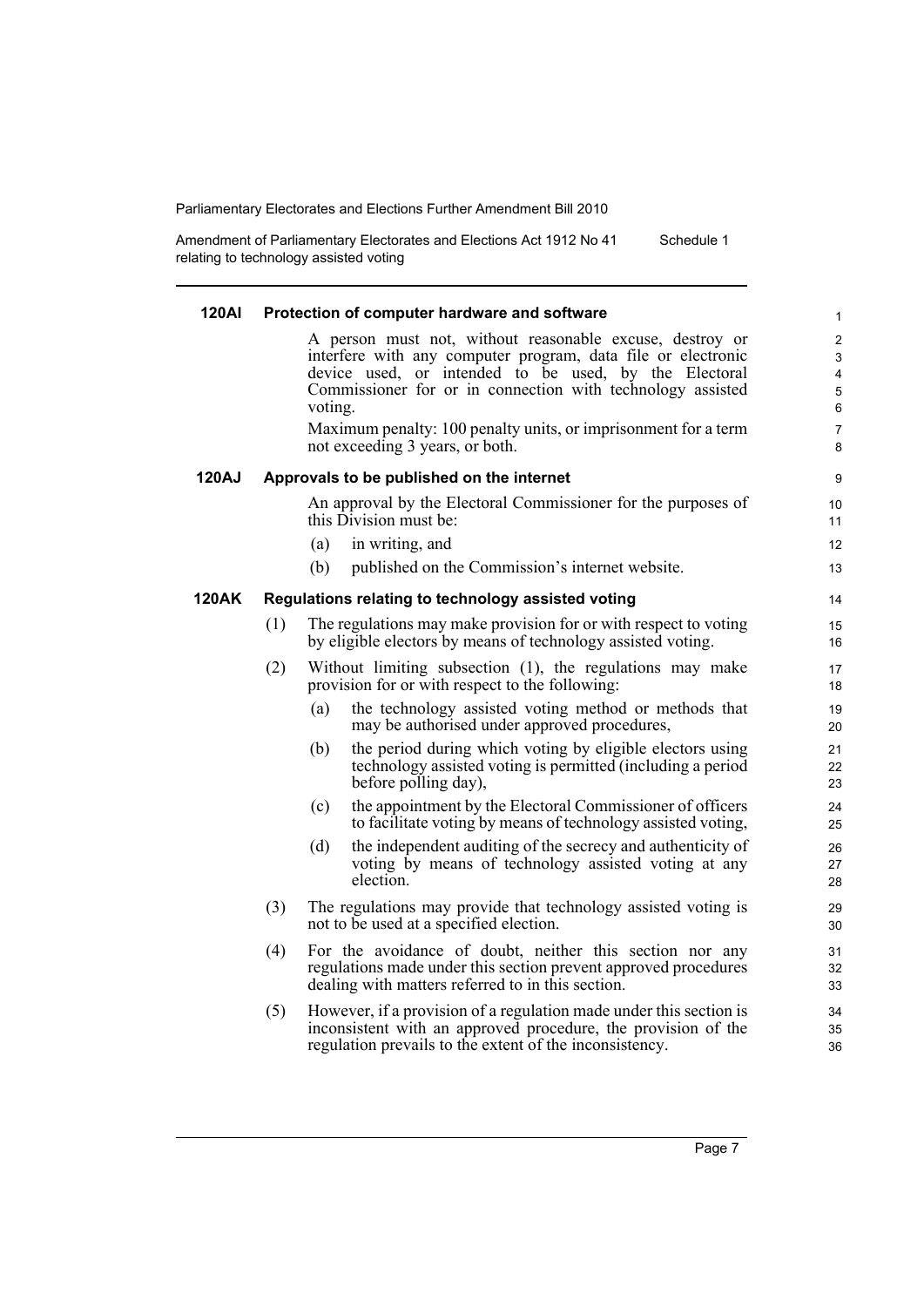Schedule 1 Amendment of Parliamentary Electorates and Elections Act 1912 No 41 relating to technology assisted voting

#### **120AL Electoral Commissioner may determine that technology assisted voting is not to be used**

(1) The Electoral Commissioner may determine that technology assisted voting is not to be used at a specified election.

(2) A determination under this section must be in writing and published on the Commission's internet website.

#### **120AM Review of technology assisted voting at elections and investigation of its extension to other electors**

- (1) The Electoral Commissioner is to conduct:
	- (a) a review of the performance of technology assisted voting at the 2011 Assembly general election and periodic Council election, and
	- (b) an investigation into extending technology assisted voting to all electors outside the State and other electors for subsequent elections under this Act.
- (2) The review and investigation are to be undertaken as soon as possible after the return of writs for the 2011 Assembly general election.
- (3) A report on the review and investigation is to be given to the Minister not later than 26 September 2011.
- (4) The Minister is, as soon as practicable, to table, or cause to be tabled, a copy of the report in each House of Parliament.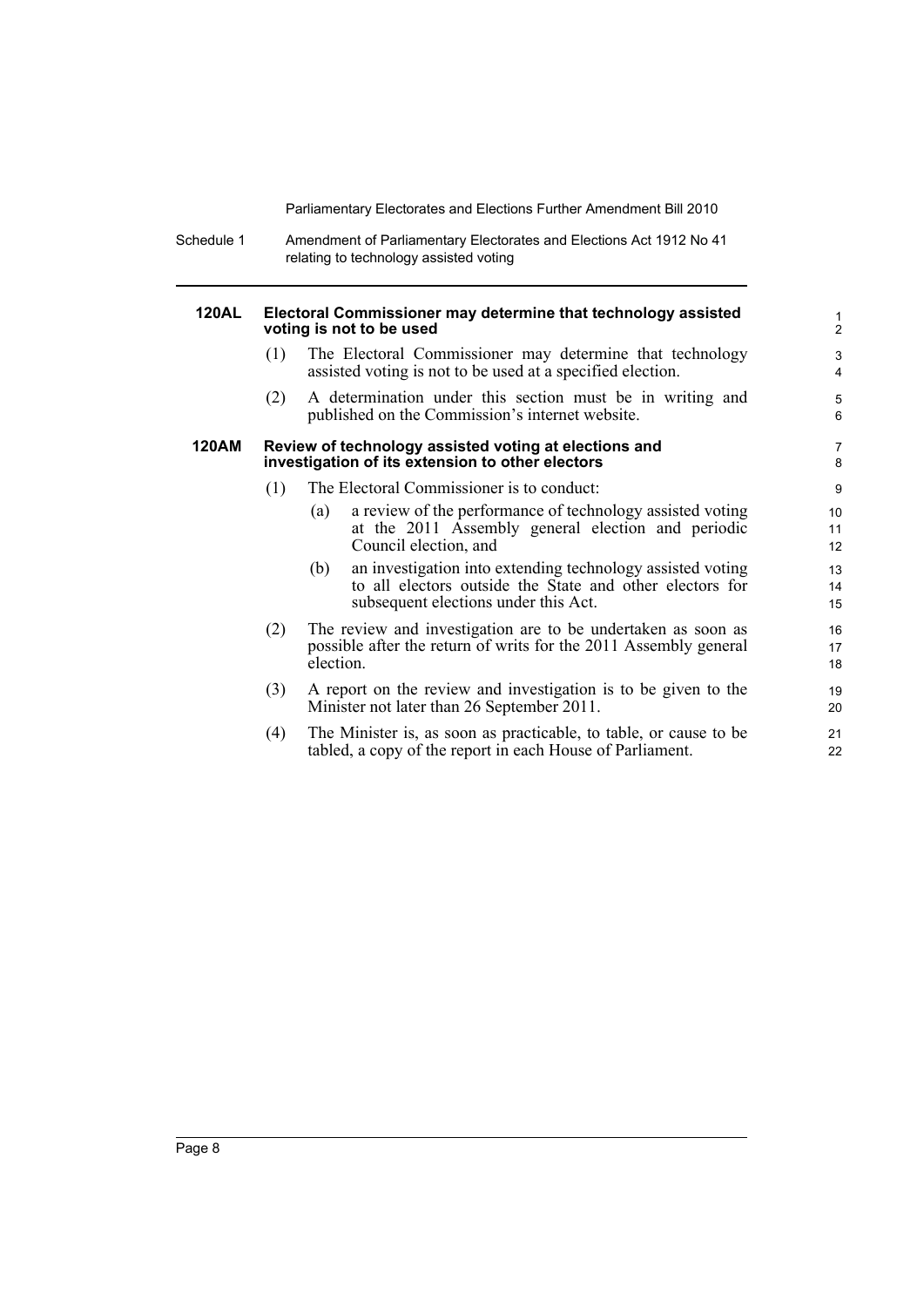Miscellaneous amendments to Parliamentary Electorates and Elections Act 1912 No 41 Schedule 2

## <span id="page-16-0"></span>**Schedule 2 Miscellaneous amendments to Parliamentary Electorates and Elections Act 1912 No 41**

| [1] | <b>Section 3 Definitions</b>                                                                                                           |                |  |  |  |
|-----|----------------------------------------------------------------------------------------------------------------------------------------|----------------|--|--|--|
|     | Insert ", any approved form" after "any electoral claim" in the definition of<br><i>Electoral paper</i> in section 3 (1).              | 5<br>6         |  |  |  |
| [2] | <b>Section 21ACA</b>                                                                                                                   | $\overline{7}$ |  |  |  |
|     | Insert after section 21AC:                                                                                                             | 8              |  |  |  |
|     | 21ACA<br>Electoral Commissioner not required to vote at Assembly and<br><b>Council elections</b>                                       | 9<br>10        |  |  |  |
|     | The Electoral Commissioner is not required to vote at any<br>election of a member of the Assembly or any periodic Council<br>election. | 11<br>12<br>13 |  |  |  |
| [3] | <b>Section 21AH</b>                                                                                                                    | 14             |  |  |  |
|     | Omit the section. Insert instead:                                                                                                      | 15             |  |  |  |
|     | 21AH<br>Returning officer not eligible to vote at Assembly election                                                                    | 16             |  |  |  |
|     | A returning officer for a district is ineligible to vote at any<br>election of a member of the Assembly for that district.             | 17<br>18       |  |  |  |
| [4] | Sections 21AR, 84 (2), 98 (3), 114P (6) and 114ZN (2)                                                                                  | 19             |  |  |  |
|     | Omit "in the Gazette" wherever occurring.                                                                                              | 20             |  |  |  |
|     | Insert instead "on the Commission's internet website".                                                                                 |                |  |  |  |
| [5] | Section 22 Who is entitled to be enrolled?                                                                                             | 22             |  |  |  |
|     | Omit "age 17" from section 22 (2) (f). Insert instead "age 16".                                                                        | 23             |  |  |  |
| [6] | <b>Section 22 (3)</b>                                                                                                                  | 24             |  |  |  |
|     | Omit "17 years". Insert instead "16 years".                                                                                            | 25             |  |  |  |
| [7] | Section 24 Restrictions on entitlement to vote                                                                                         | 26             |  |  |  |
|     | Omit section 24 $(4)$ – $(6)$ .                                                                                                        | 27             |  |  |  |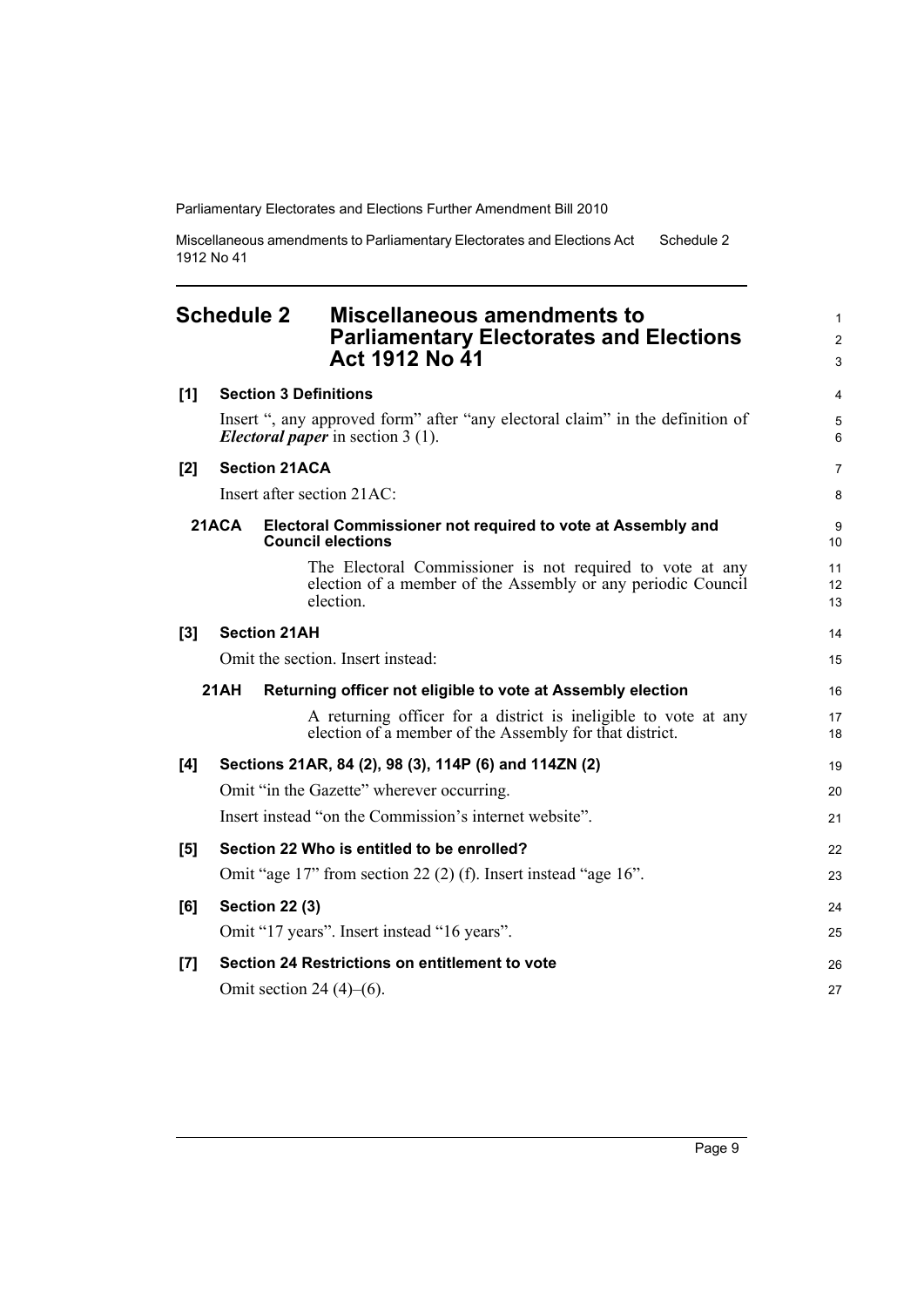Schedule 2 Miscellaneous amendments to Parliamentary Electorates and Elections Act 1912 No 41

| [8]  |                                                                                               |                    |                          | <b>Section 28 Means of enrolment</b>                                                                                                                                                                                             | $\mathbf{1}$         |  |
|------|-----------------------------------------------------------------------------------------------|--------------------|--------------------------|----------------------------------------------------------------------------------------------------------------------------------------------------------------------------------------------------------------------------------|----------------------|--|
|      | Insert at the end of section $28$ (b):                                                        |                    |                          |                                                                                                                                                                                                                                  |                      |  |
|      |                                                                                               |                    |                          | , or                                                                                                                                                                                                                             | 3                    |  |
|      |                                                                                               |                    | (c)                      | in response to a change to any roll kept under the<br>Commonwealth Act under section 30A.                                                                                                                                        | 4<br>5               |  |
| [9]  |                                                                                               | <b>Section 30A</b> |                          |                                                                                                                                                                                                                                  | 6                    |  |
|      |                                                                                               |                    | Insert after section 30: |                                                                                                                                                                                                                                  | $\overline{7}$       |  |
|      | 30A                                                                                           |                    |                          | Enrolment by Electoral Commissioner in response to change to<br>Commonwealth electoral roll                                                                                                                                      | 8<br>9               |  |
|      |                                                                                               | (1)                |                          | If, because of a change to any roll kept under the Commonwealth<br>Act, the Electoral Commissioner forms the opinion that:                                                                                                       | 10<br>11             |  |
|      |                                                                                               |                    | (a)                      | a person who is not enrolled for any district is entitled to<br>be enrolled for a district, the Electoral Commissioner may<br>enrol the person for the district, or                                                              | 12<br>13<br>14       |  |
|      |                                                                                               |                    | (b)                      | a person is incorrectly enrolled for a district (the <i>first</i><br><i>district</i> ), but that the person is entitled to be enrolled for<br>another district (the <b>second district</b> ), the Electoral<br>Commissioner may: | 15<br>16<br>17<br>18 |  |
|      |                                                                                               |                    |                          | (i)<br>remove the person's name from the roll for the first<br>district, and                                                                                                                                                     | 19<br>20             |  |
|      |                                                                                               |                    |                          | enrol the person for the second district, or<br>(ii)                                                                                                                                                                             | 21                   |  |
|      |                                                                                               |                    | (c)                      | a person who is enrolled for a district is not entitled to be<br>enrolled for that district, the Electoral Commissioner may<br>remove the person's name from the roll for the district.                                          | 22<br>23<br>24       |  |
|      |                                                                                               | (2)                |                          | Nothing in this section prevents the Electoral Commissioner<br>enrolling a person for a district during the period of any election,<br>including after the issue of the writ for the election.                                   | 25<br>26<br>27       |  |
| [10] |                                                                                               |                    |                          | Section 47 Persons who are to provide information                                                                                                                                                                                | 28                   |  |
|      |                                                                                               |                    |                          | Omit "17 years" from section 47 (3) (b) (iii). Insert instead "16 years".                                                                                                                                                        | 29                   |  |
| [11] | <b>Section 67A Application of Part</b>                                                        |                    |                          |                                                                                                                                                                                                                                  |                      |  |
|      |                                                                                               |                    |                          | Omit "Divisions 2, 3, 6B, 7, 8, 9, 10, 11A, 12, 13, 15, 16 and 17".                                                                                                                                                              | 31                   |  |
|      | Insert instead "Divisions 2, 5A, 6B, 7, 8, 9, 10, 11A, 12, 12A, 13, 15, 16, 17<br>and $18$ ". |                    |                          |                                                                                                                                                                                                                                  |                      |  |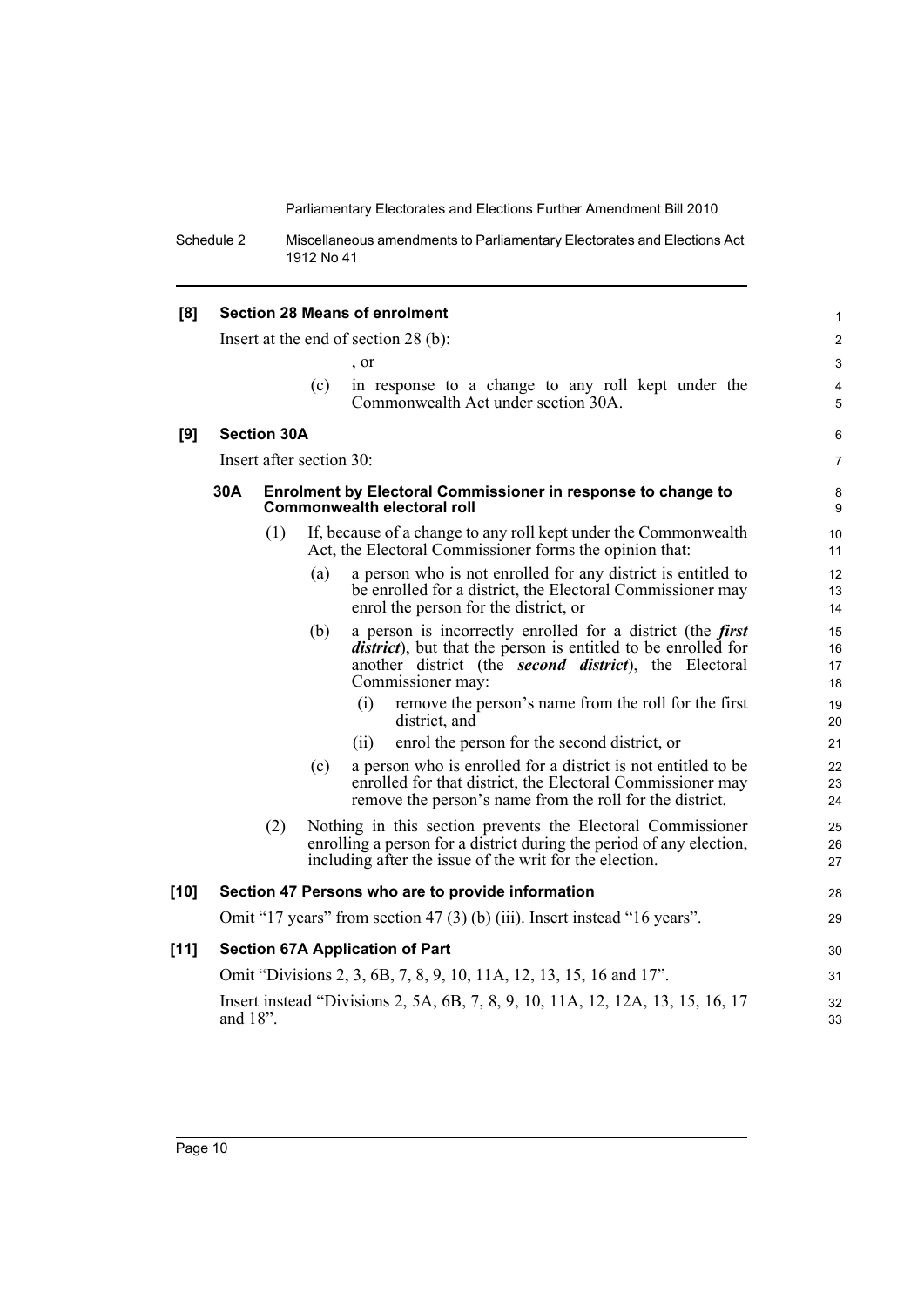Miscellaneous amendments to Parliamentary Electorates and Elections Act 1912 No 41 Schedule 2

| Omit "in which those names were drawn by a ballot held pursuant to" from<br>section $83$ (a).<br>Insert instead "determined under".<br><b>Section 83B Printing of ballot papers</b><br>$[13]$<br>Omit "hold a ballot to" wherever occurring in section $83B(1)(a)$ and (b).<br>$[14]$<br>Section 83B (2)<br>Omit the subsection. Insert instead:<br>The Electoral Commissioner may use any method of random<br>(2)<br>selection as seems appropriate to the Electoral Commissioner<br>(including by electronic means) to determine the order in which<br>names of groups and candidates are to be entered on ballot<br>papers.<br>$[15]$<br>Section 83B (6)<br>Omit "ballots of the kind referred to in subsection (1) to be held".<br>Insert instead "determinations of the kind referred to in subsections (1)<br>and $(2)$ ".<br>$[16]$<br>Section 99 Questions to be put to voter<br>Omit section 99 (3).<br>$[17]$<br>Section 99 (5) (b)<br>Omit "and the question specified in subsection (3)".<br>Sections 99A, 114A (2) (a), 114Q (1), 114ZR (3) and 115 (1) (c)<br>$[18]$<br>Omit "prescribed form" wherever occurring.<br>Insert instead "approved form".<br>Section 114R Provisional pre-poll voting<br>$[19]$<br>Insert "106 (1), (2), (2C), (3) (a)–(d) and (5)," after "sections" in | $\mathbf{1}$              |
|----------------------------------------------------------------------------------------------------------------------------------------------------------------------------------------------------------------------------------------------------------------------------------------------------------------------------------------------------------------------------------------------------------------------------------------------------------------------------------------------------------------------------------------------------------------------------------------------------------------------------------------------------------------------------------------------------------------------------------------------------------------------------------------------------------------------------------------------------------------------------------------------------------------------------------------------------------------------------------------------------------------------------------------------------------------------------------------------------------------------------------------------------------------------------------------------------------------------------------------------------------------------------------------------------|---------------------------|
|                                                                                                                                                                                                                                                                                                                                                                                                                                                                                                                                                                                                                                                                                                                                                                                                                                                                                                                                                                                                                                                                                                                                                                                                                                                                                                    | $\mathbf{2}$<br>3         |
|                                                                                                                                                                                                                                                                                                                                                                                                                                                                                                                                                                                                                                                                                                                                                                                                                                                                                                                                                                                                                                                                                                                                                                                                                                                                                                    | 4                         |
|                                                                                                                                                                                                                                                                                                                                                                                                                                                                                                                                                                                                                                                                                                                                                                                                                                                                                                                                                                                                                                                                                                                                                                                                                                                                                                    | 5                         |
|                                                                                                                                                                                                                                                                                                                                                                                                                                                                                                                                                                                                                                                                                                                                                                                                                                                                                                                                                                                                                                                                                                                                                                                                                                                                                                    | 6                         |
|                                                                                                                                                                                                                                                                                                                                                                                                                                                                                                                                                                                                                                                                                                                                                                                                                                                                                                                                                                                                                                                                                                                                                                                                                                                                                                    | $\overline{7}$            |
|                                                                                                                                                                                                                                                                                                                                                                                                                                                                                                                                                                                                                                                                                                                                                                                                                                                                                                                                                                                                                                                                                                                                                                                                                                                                                                    | 8                         |
|                                                                                                                                                                                                                                                                                                                                                                                                                                                                                                                                                                                                                                                                                                                                                                                                                                                                                                                                                                                                                                                                                                                                                                                                                                                                                                    | 9<br>10<br>11<br>12<br>13 |
|                                                                                                                                                                                                                                                                                                                                                                                                                                                                                                                                                                                                                                                                                                                                                                                                                                                                                                                                                                                                                                                                                                                                                                                                                                                                                                    | 14                        |
|                                                                                                                                                                                                                                                                                                                                                                                                                                                                                                                                                                                                                                                                                                                                                                                                                                                                                                                                                                                                                                                                                                                                                                                                                                                                                                    | 15                        |
|                                                                                                                                                                                                                                                                                                                                                                                                                                                                                                                                                                                                                                                                                                                                                                                                                                                                                                                                                                                                                                                                                                                                                                                                                                                                                                    | 16<br>17                  |
|                                                                                                                                                                                                                                                                                                                                                                                                                                                                                                                                                                                                                                                                                                                                                                                                                                                                                                                                                                                                                                                                                                                                                                                                                                                                                                    | 18                        |
|                                                                                                                                                                                                                                                                                                                                                                                                                                                                                                                                                                                                                                                                                                                                                                                                                                                                                                                                                                                                                                                                                                                                                                                                                                                                                                    | 19                        |
|                                                                                                                                                                                                                                                                                                                                                                                                                                                                                                                                                                                                                                                                                                                                                                                                                                                                                                                                                                                                                                                                                                                                                                                                                                                                                                    | 20                        |
|                                                                                                                                                                                                                                                                                                                                                                                                                                                                                                                                                                                                                                                                                                                                                                                                                                                                                                                                                                                                                                                                                                                                                                                                                                                                                                    | 21                        |
|                                                                                                                                                                                                                                                                                                                                                                                                                                                                                                                                                                                                                                                                                                                                                                                                                                                                                                                                                                                                                                                                                                                                                                                                                                                                                                    | 22                        |
|                                                                                                                                                                                                                                                                                                                                                                                                                                                                                                                                                                                                                                                                                                                                                                                                                                                                                                                                                                                                                                                                                                                                                                                                                                                                                                    | 23                        |
|                                                                                                                                                                                                                                                                                                                                                                                                                                                                                                                                                                                                                                                                                                                                                                                                                                                                                                                                                                                                                                                                                                                                                                                                                                                                                                    | 24                        |
|                                                                                                                                                                                                                                                                                                                                                                                                                                                                                                                                                                                                                                                                                                                                                                                                                                                                                                                                                                                                                                                                                                                                                                                                                                                                                                    | 25                        |
| section $114R(5)$ .                                                                                                                                                                                                                                                                                                                                                                                                                                                                                                                                                                                                                                                                                                                                                                                                                                                                                                                                                                                                                                                                                                                                                                                                                                                                                | 26<br>27                  |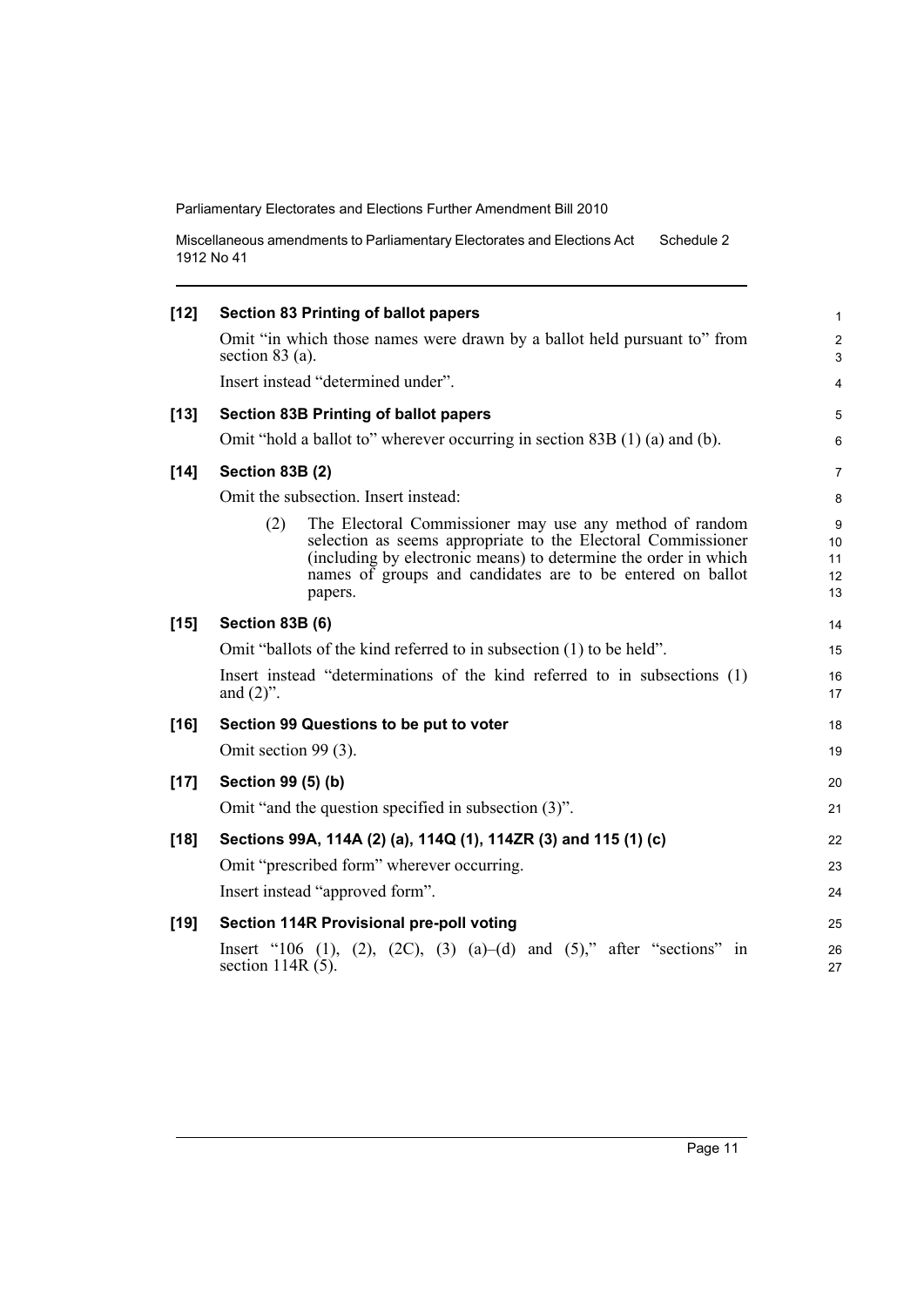Schedule 2 Miscellaneous amendments to Parliamentary Electorates and Elections Act 1912 No 41

| $[20]$ | Section 114R (5A)                                                                                      |                                  |                                                                                                                                                                                                                                                               |                                                          |  |  |
|--------|--------------------------------------------------------------------------------------------------------|----------------------------------|---------------------------------------------------------------------------------------------------------------------------------------------------------------------------------------------------------------------------------------------------------------|----------------------------------------------------------|--|--|
|        |                                                                                                        | Insert after section $114R(5)$ : |                                                                                                                                                                                                                                                               |                                                          |  |  |
|        | (5A)                                                                                                   |                                  | Electoral Commissioner may determine that enrolment voting<br>provisions do not apply at pre-poll voting places outside New<br><b>South Wales</b>                                                                                                             | 3<br>$\overline{4}$<br>5                                 |  |  |
|        |                                                                                                        | must be:                         | The Electoral Commissioner may determine that sections 115A<br>and 117A–119 do not extend to the casting of votes at one or<br>more specified pre-poll voting places (being pre-poll voting<br>places located outside New South Wales). Such a determination  | 6<br>$\overline{7}$<br>$\bf 8$<br>$\boldsymbol{9}$<br>10 |  |  |
|        |                                                                                                        | (a)                              | in writing, and                                                                                                                                                                                                                                               | 11                                                       |  |  |
|        |                                                                                                        | (b)                              | published on the Commission's internet website.                                                                                                                                                                                                               | 12                                                       |  |  |
| $[21]$ | Section 114ZQB Procedure for voting at declared institutions-voting in<br>elector's district           |                                  |                                                                                                                                                                                                                                                               |                                                          |  |  |
|        | Omit " $(2)$ ," from section 114ZQB $(2)$ .                                                            |                                  |                                                                                                                                                                                                                                                               |                                                          |  |  |
| $[22]$ | Section 114ZR Procedure for voting at declared institutions-voting<br>other than in elector's district |                                  |                                                                                                                                                                                                                                                               | 16<br>17                                                 |  |  |
|        |                                                                                                        |                                  | Omit "in the form prescribed" from section 114ZR (5).                                                                                                                                                                                                         | 18                                                       |  |  |
|        | Insert instead "in the approved form".                                                                 |                                  |                                                                                                                                                                                                                                                               |                                                          |  |  |
| $[23]$ |                                                                                                        |                                  | Section 114ZR (11) and (12)                                                                                                                                                                                                                                   | 20                                                       |  |  |
|        |                                                                                                        |                                  | Insert after section 114ZR (10):                                                                                                                                                                                                                              | 21                                                       |  |  |
|        | (11)                                                                                                   | district                         | Provisional pre-poll voting at declared institutions outside                                                                                                                                                                                                  | 22<br>23                                                 |  |  |
|        |                                                                                                        |                                  | Section 106 (1), (2), (2C), (3) (a)–(d) and (5) extend to the casting<br>of a vote of a person at a declared institution that is not in the<br>district for which the person claims to be entitled to be enrolled,<br>subject to the following modifications: | 24<br>25<br>26<br>27                                     |  |  |
|        |                                                                                                        | (a)                              | references to polling places are taken to be references to<br>declared institutions.                                                                                                                                                                          | 28<br>29                                                 |  |  |
|        |                                                                                                        | (b)                              | references to polling place managers and election officials<br>are taken to be references to pre-poll voting officers at the<br>declared institutions.                                                                                                        | 30<br>31<br>32                                           |  |  |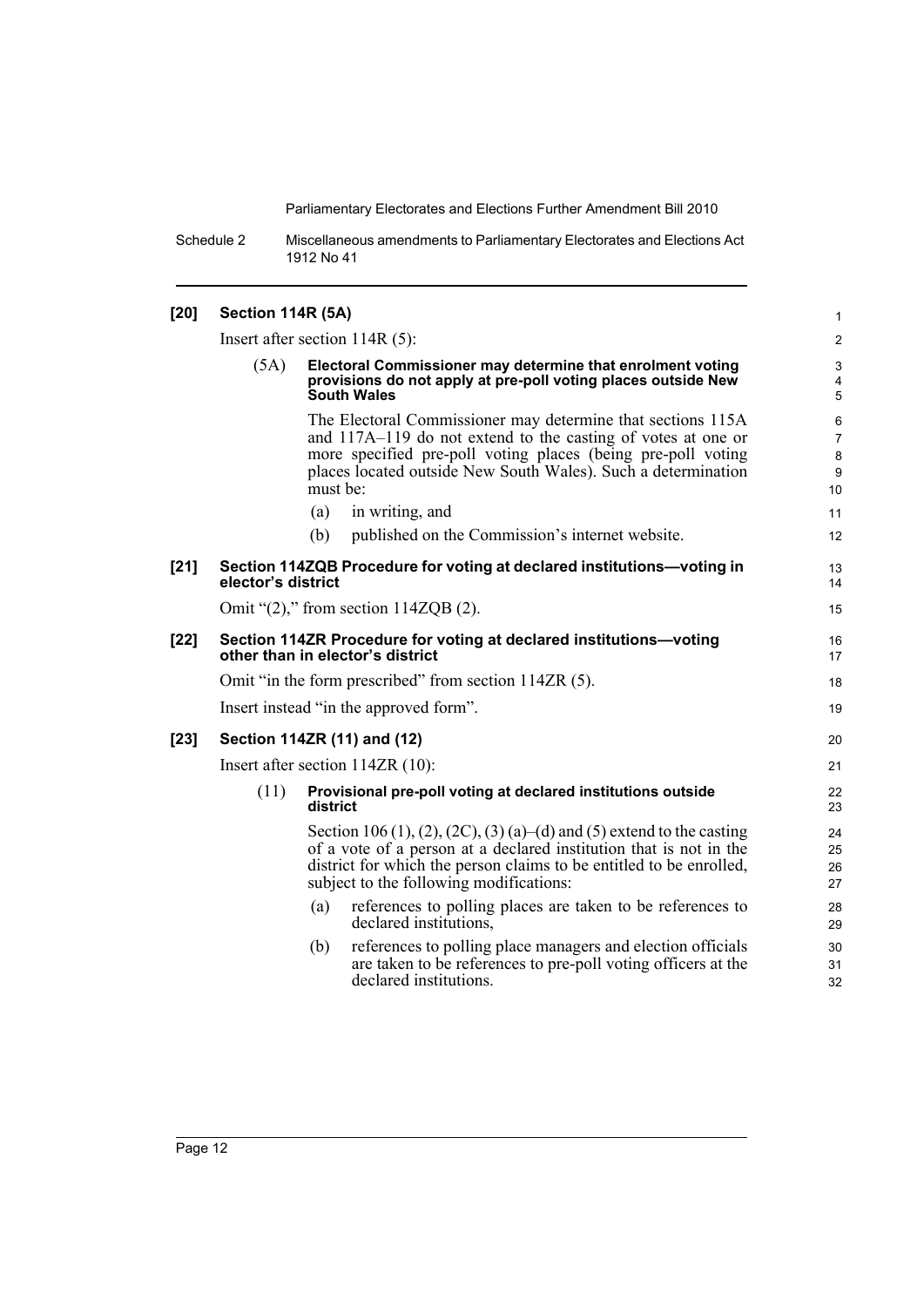Miscellaneous amendments to Parliamentary Electorates and Elections Act 1912 No 41 Schedule 2

|        | (12)                               | Application of absent voting scrutiny provisions                                                                                                                                                                                                                                                                                                                                                                                                                                                                  | 1                                            |  |  |
|--------|------------------------------------|-------------------------------------------------------------------------------------------------------------------------------------------------------------------------------------------------------------------------------------------------------------------------------------------------------------------------------------------------------------------------------------------------------------------------------------------------------------------------------------------------------------------|----------------------------------------------|--|--|
|        |                                    | Sections 117–120 extend to the scrutiny of a vote of a person at a<br>declared institution that is not in the district for which the person<br>claims to be entitled to be enrolled, subject to the following<br>modifications:                                                                                                                                                                                                                                                                                   | $\overline{\mathbf{c}}$<br>3<br>4<br>5       |  |  |
|        |                                    | references to absent voters ballot papers are taken to be<br>(a)<br>references to the ballot papers of persons voting under this<br>section (other than subsection $(11)$ ),                                                                                                                                                                                                                                                                                                                                      | 6<br>$\overline{7}$<br>8                     |  |  |
|        |                                    | references to voting under section 115A are taken to be<br>(b)<br>references to voting under section 106 (1), (2) and (2C) as<br>extended by subsection (11).                                                                                                                                                                                                                                                                                                                                                     | 9<br>10<br>11                                |  |  |
| $[24]$ |                                    | <b>Section 138 Election information</b>                                                                                                                                                                                                                                                                                                                                                                                                                                                                           | 12                                           |  |  |
|        |                                    | Omit "electoral information" and "Electoral information" wherever occurring<br>in section 138 $(2)$ , $(3)$ and $(4)$ .                                                                                                                                                                                                                                                                                                                                                                                           | 13<br>14                                     |  |  |
|        |                                    | Insert instead "election information" and "Election information", respectively.                                                                                                                                                                                                                                                                                                                                                                                                                                   | 15                                           |  |  |
| $[25]$ | <b>Schedule 4 Ballot paper</b>     |                                                                                                                                                                                                                                                                                                                                                                                                                                                                                                                   |                                              |  |  |
|        | Omit:                              |                                                                                                                                                                                                                                                                                                                                                                                                                                                                                                                   | 17                                           |  |  |
|        |                                    | Place the number "1" in the square opposite the name of the<br>candidate for whom you desire to give your first preference vote.<br>*You may, if you wish, vote for additional candidates by placing<br>consecutive numbers beginning with the number "2" in the<br>squares opposite the names of those additional candidates in the<br>order of your preferences for them.<br>Fold the ballot paper so that the vote cannot be seen, and put it in<br>the ballot box or in the envelope provided as appropriate. | 18<br>19<br>20<br>21<br>22<br>23<br>24<br>25 |  |  |
|        | Insert instead:                    |                                                                                                                                                                                                                                                                                                                                                                                                                                                                                                                   |                                              |  |  |
|        |                                    | Write the number 1 in the square next to the candidate of your<br>choice.<br>*You can show more choices, if you want to, by writing numbers<br>in the other squares, starting with the number 2.<br>Fold this ballot paper so your vote cannot be seen and place it in<br>the ballot box (or in the envelope provided).                                                                                                                                                                                           | 27<br>28<br>29<br>30<br>31<br>32             |  |  |
| $[26]$ | <b>Schedule 4A</b>                 |                                                                                                                                                                                                                                                                                                                                                                                                                                                                                                                   | 33                                           |  |  |
|        | Omit the Schedule. Insert instead: |                                                                                                                                                                                                                                                                                                                                                                                                                                                                                                                   |                                              |  |  |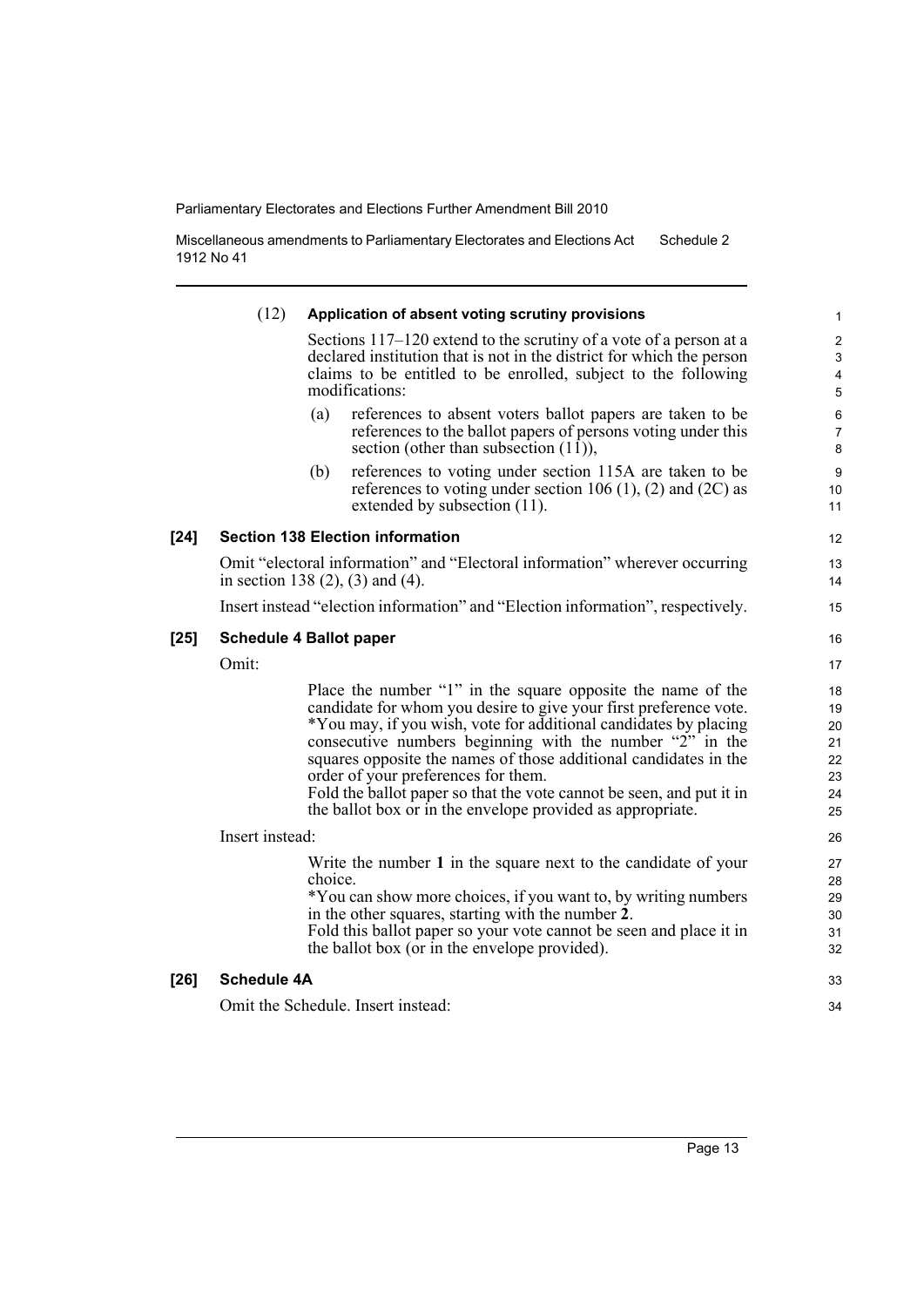Schedule 2 Miscellaneous amendments to Parliamentary Electorates and Elections Act 1912 No 41

## **Schedule 4A Ballot paper** <sup>1</sup>



Page 14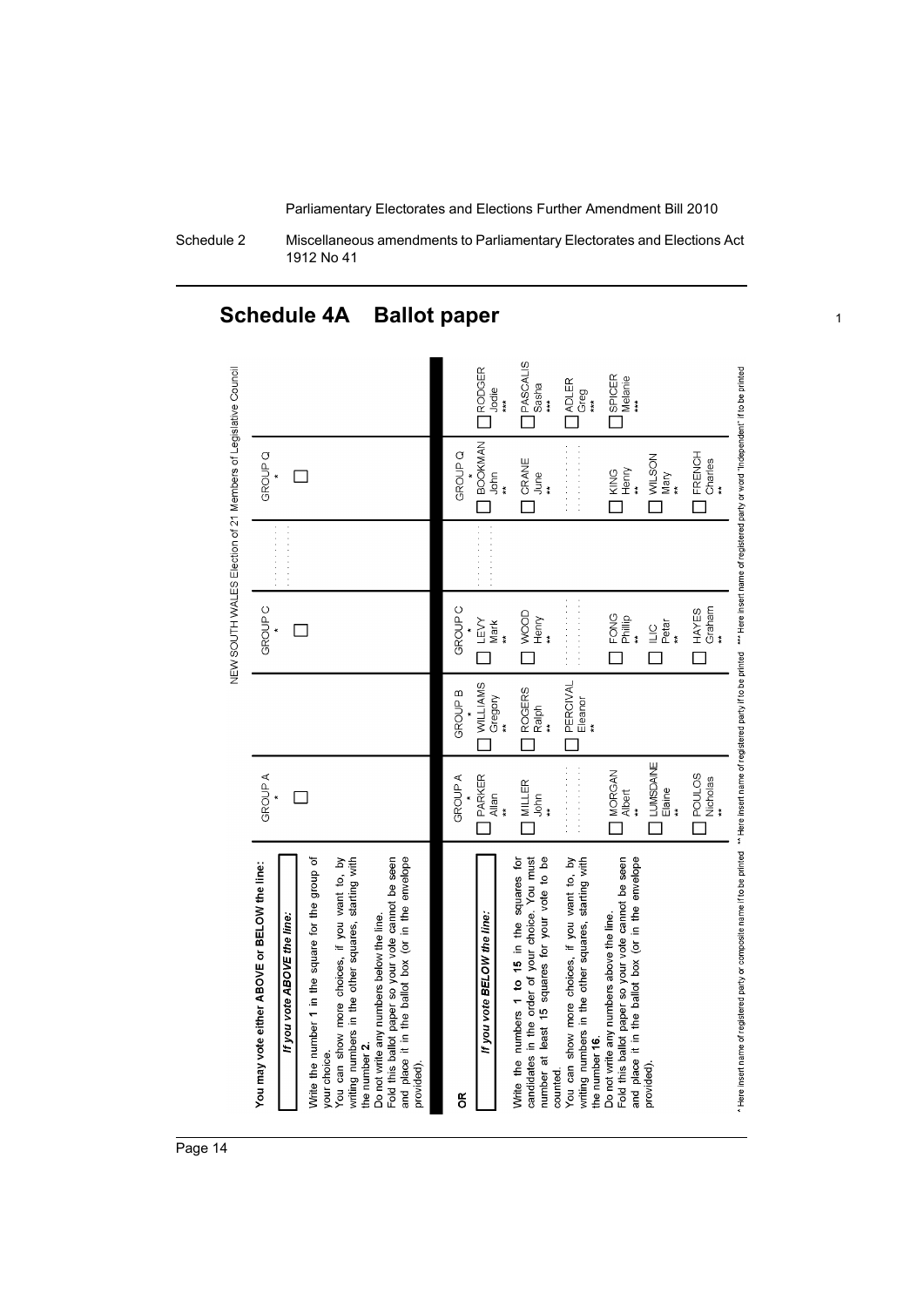Miscellaneous amendments to Parliamentary Electorates and Elections Act 1912 No 41 Schedule 2

## **[27] Schedule 22 Savings, transitional and other provisions** Insert at the end of clause 1 (1):

*Parliamentary Electorates and Elections Further Amendment Act 2010*